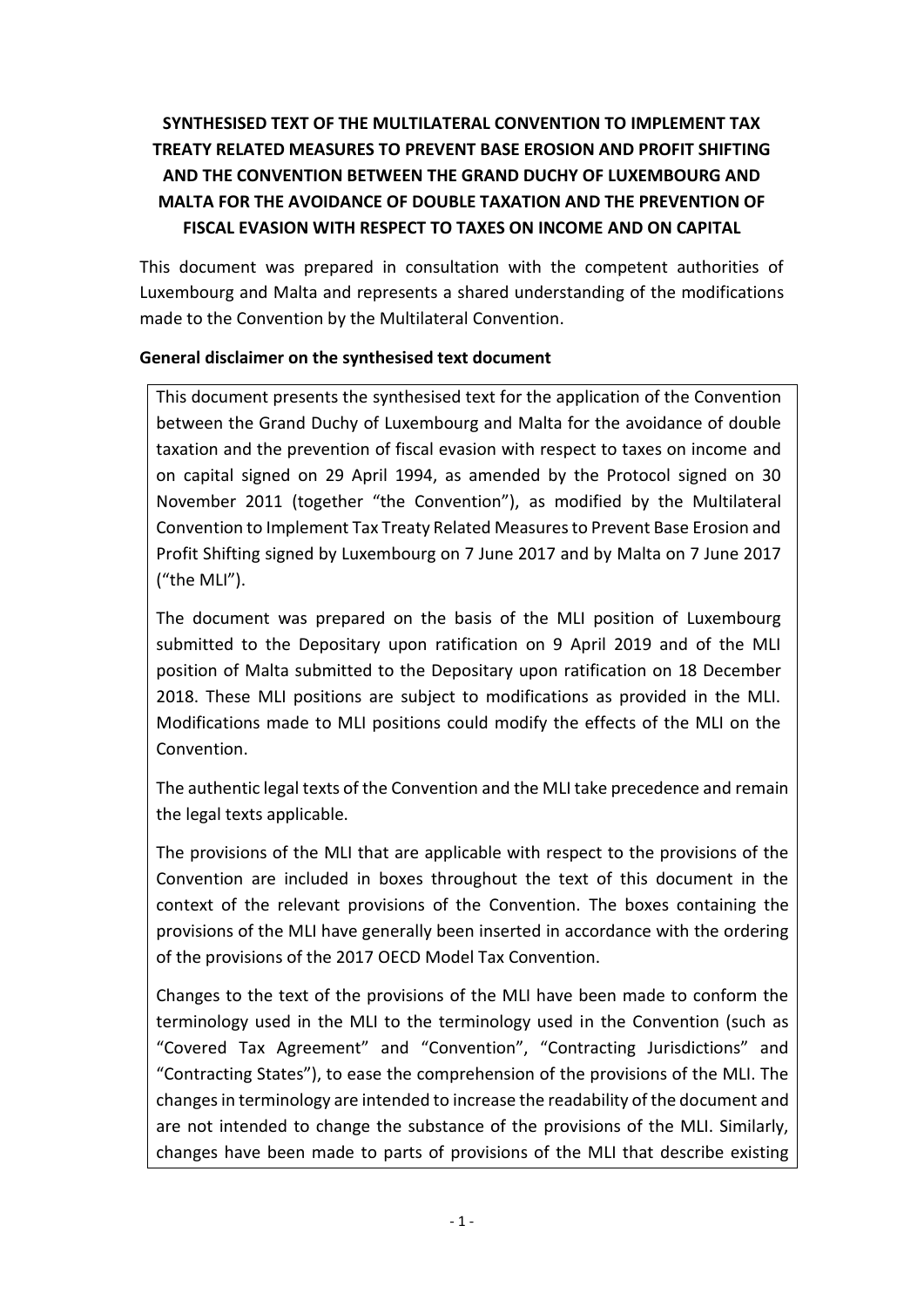provisions of the Convention: descriptive language has been replaced by legal references of the existing provisions to ease the readability.

In all cases, references made to the provisions of the Convention or to the Convention must be understood as referring to the Convention as modified by the provisions of the MLI, provided such provisions of the MLI have taken effect.

#### **References**

The authentic legal text of the Convention can be found at the following link:

[impotsdirects.public.lu](https://impotsdirects.public.lu/fr.html)

The text of the MLI and the MLI position of Luxembourg submitted to the Depositary upon ratification on 9 April 2019 and of the MLI position of Malta submitted to the Depositary upon ratification on 18 December 2018 can be found on the MLI [Depositary \(OECD\) webpage.](https://www.oecd.org/tax/treaties/multilateral-convention-to-implement-tax-treaty-related-measures-to-prevent-beps.htm)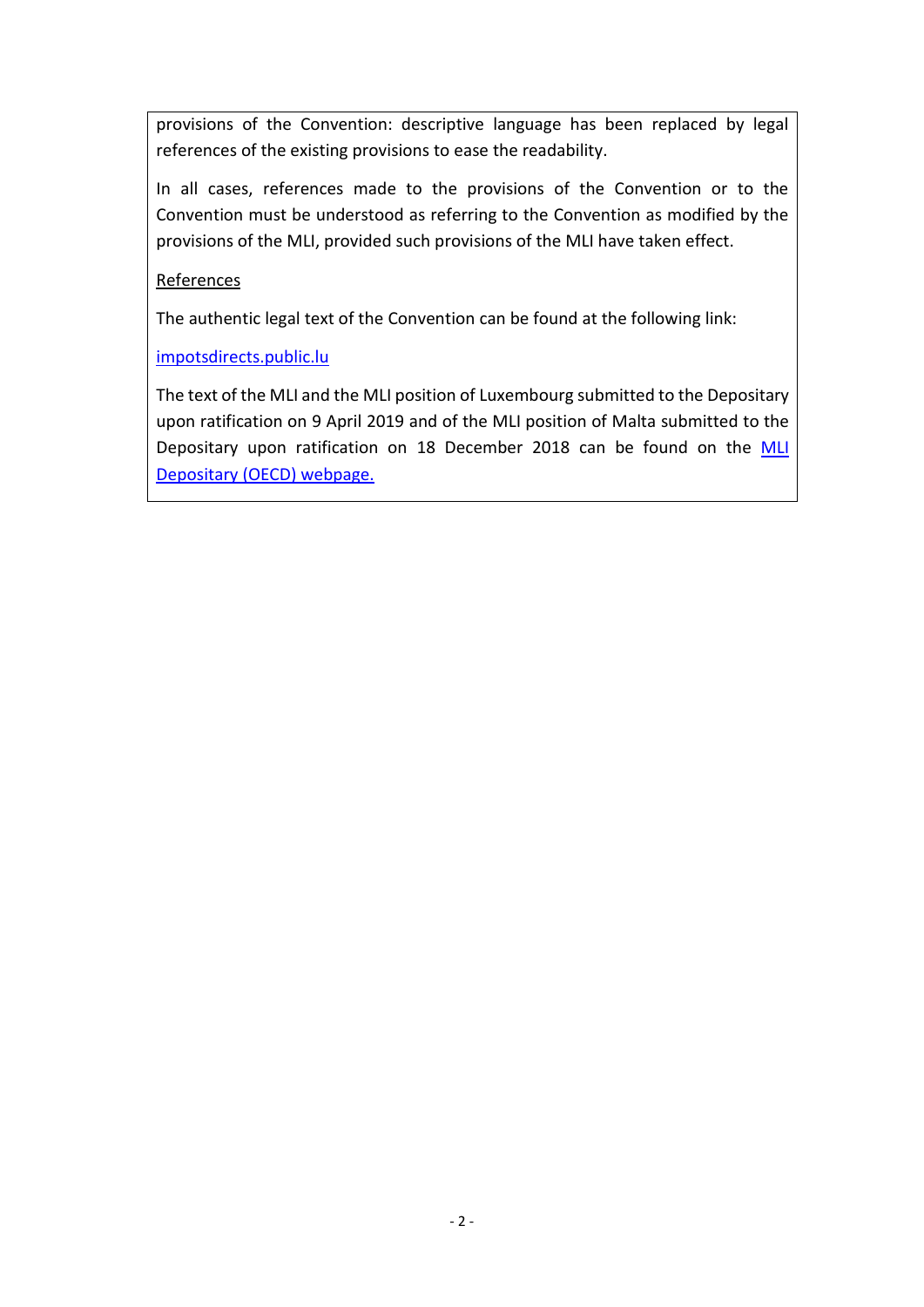#### **Disclaimer on the entry into effect of the provisions of the MLI**

#### Entry into Effect of the MLI Provisions

The provisions of the MLI applicable to this Convention do not take effect on the same dates as the original provisions of the Convention. Each of the provisions of the MLI could take effect on different dates, depending on the types of taxes involved (taxes withheld at source or other taxes levied) and on the choices made by Luxembourg and Malta in their MLI positions.

Dates of the deposit of instruments of ratification, acceptance or approval: 9 April 2019 for Luxembourg and 18 December 2018 for Malta.

Entry into force of the MLI: 1 August 2019 for Luxembourg and 1 April 2019 for Malta.

Unless it is stated otherwise elsewhere in this document, the provisions of the MLI have effect with respect to the Convention:

In Luxembourg:

with respect of taxes withheld at source on amounts paid or credited to nonresidents, where the event giving rise to such taxes occurs on or after 1 January 2020;

with respect to all other taxes, for taxes levied with respect to taxable periods beginning on or after 1 February 2020.

In Malta:

with respect of taxes withheld at source on amounts paid or credited to nonresidents, where the event giving rise to such taxes occurs on or after 1 January 2020;

with respect to all other taxes, for taxes levied with respect to taxable periods beginning on or after 1 January 2021.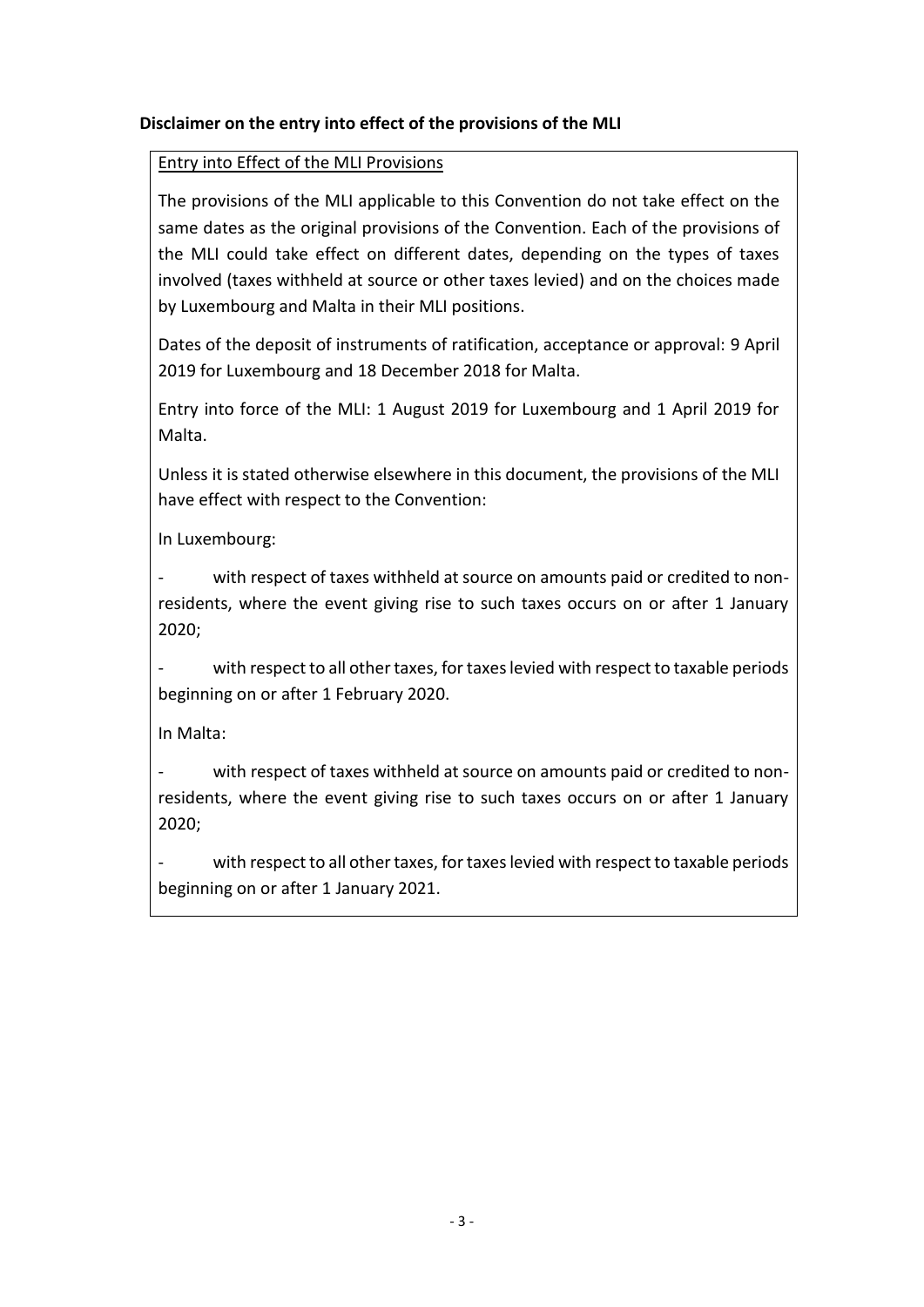#### **CONVENTION BETWEEN**

# **THE GRAND DUCHY OF LUXEMBOURG AND MALTA FOR THE AVOIDANCE OF DOUBLE TAXATION AND THE PREVENTION OF FISCAL EVASION WITH RESPECT TO TAXES ON INCOME AND ON CAPITAL**

The Government of Malta and the Government of the Grand Duchy of Luxembourg,

**[Replaced by paragraph 1 and paragraph 3 of Article 6 of the MLI]** [desiring to conclude a Convention for the avoidance of double taxation and the prevention of fiscal evasion with respect to taxes on income and on capital,]

*The following paragraph 1 and paragraph 3 of Article 6 of the MLI replace the text referring to an intent to eliminate double taxation in the preamble of this Convention:*

*ARTICLE 6 OF THE MLI – PURPOSE OF A COVERED TAX AGREEMENT*

Desiring to further develop their economic relationship and to enhance their cooperation in tax matters,

Intending to eliminate double taxation with respect to the taxes covered by [*this Convention*] without creating opportunities for non-taxation or reduced taxation through tax evasion or avoidance (including through treaty-shopping arrangements aimed at obtaining reliefs provided in [*the Convention*] for the indirect benefit of residents of third jurisdictions),

have agreed as follows:

#### **Article 1**

#### **Personal scope**

This Convention shall apply to persons who are residents of one or both of the Contracting States.

#### **Article 2**

#### **Taxes covered**

- 1. The existing taxes to which the Convention shall apply are:
	- a) in the Grand Duchy of Luxembourg:
		- (i) the income tax on individuals (l'impôt sur le revenu des personnes physiques);
		- (ii) the corporation tax (l'impôt sur le revenu des collectivités);
		- (iii) the tax on fees of directors of companies (l'impôt spécial sur les tantièmes);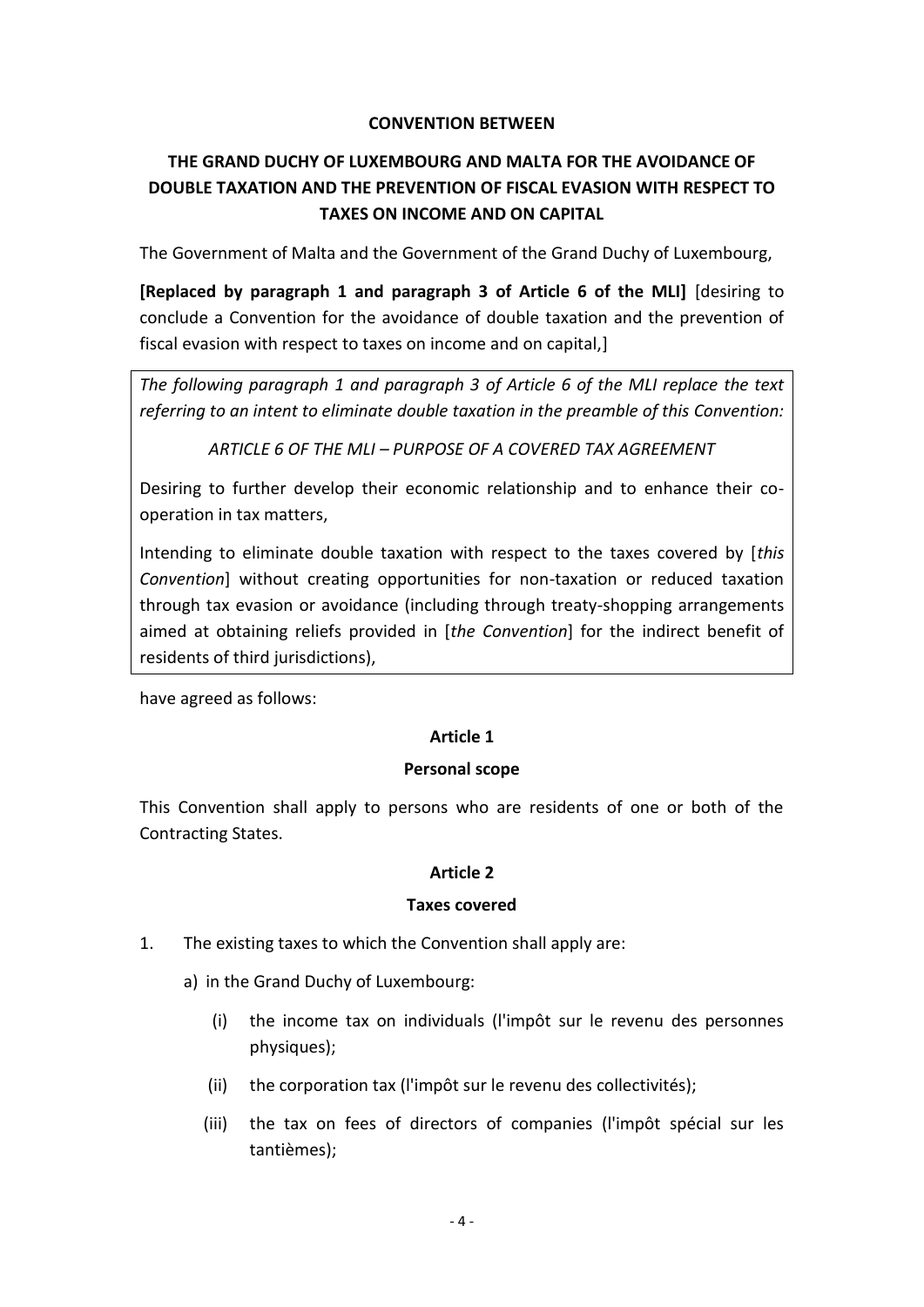- (iv) the capital tax (l'impôt sur la fortune);
- (v) the communal trade tax (l'impôt commercial communal);

(hereinafter referred to as "Luxembourg tax").

b) in Malta:

the income tax

(hereinafter referred to as "Malta tax").

- 2. The Convention shall apply also to any identical or substantially similar taxes which are imposed after the date of signature of the Convention in addition to, or in place of, the existing taxes. The competent authorities of the Contracting States shall notify each other of substantial changes which have been made in their respective taxation laws.
- 3. Notwithstanding the other provisions of this Article this Convention shall not apply to tax paid or payable in Malta in accordance with the provisions of subsection (11) of section 31 of the Income Tax Act (Cap. 123) concerning the chargeable income of any person engaged in the production of petroleum produced in Malta or any substantially similar provision which is imposed after the date of signature of this Convention.

#### **Article 3**

#### **General definitions**

- 1. For the purposes of this Convention, unless the context otherwise requires:
	- a) the term "Luxembourg" when used in a geographical sense, means the territory of the Grand Duchy of Luxembourg;
	- b) the term "Malta" when used in a geographical sense, means the Island of Malta, the Island of Gozo and the other islands of the Maltese archipelago including the territorial waters thereof, and any area outside the territorial sea of Malta which, in accordance with international law, has been or may hereafter be designated, under the law of Malta concerning the Continental Shelf, as an area within which the rights of Malta with respect to the seabed and subsoil and their natural resources may be exercised;
	- c) the terms "a Contracting State" and "the other Contracting State" mean Luxembourg or Malta as the context requires;
	- d) the term "person" includes an individual, a company and any other body of persons;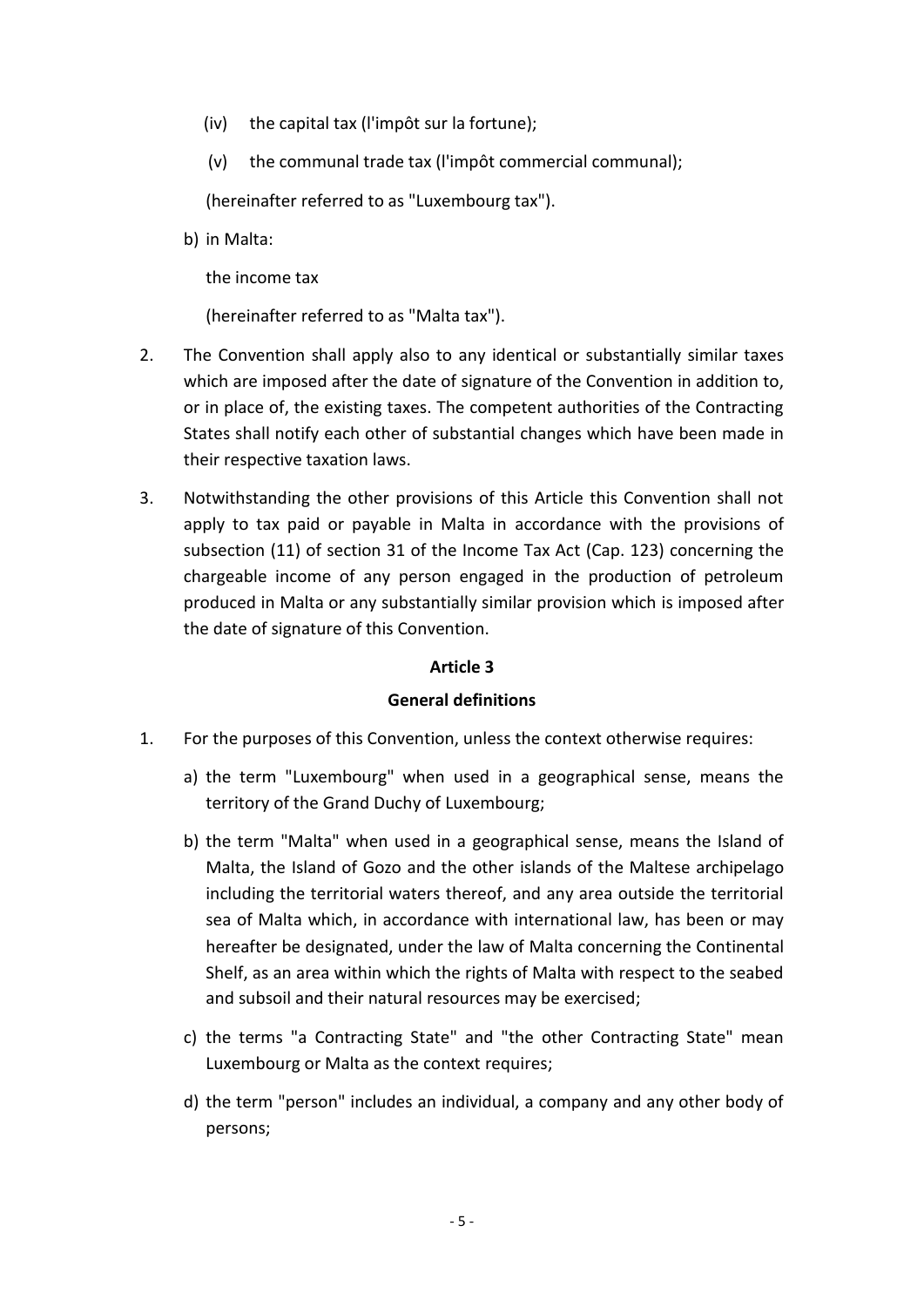- e) the term "company" means any body corporate or any entity which is treated as a body corporate for tax purposes;
- f) the terms "enterprise of a Contracting State" and "enterprise of the other Contracting State" mean respectively an enterprise carried on by a resident of a Contracting State and an enterprise carried on by a resident of the other Contracting State;
- g) the term "nationals" means:
	- (i) all individuals possessing the nationality of a Contracting State;
	- (ii) all legal persons, partnerships and associations deriving their status as such from the laws in force in a Contracting State;
- h) the term "international traffic" means any transport by a ship or aircraft operated by an enterprise of a Contracting State, except when the ship or aircraft is operated solely between places in the other Contracting State;
- i) the term "competent authority" means:
	- (i) in Luxembourg, the Minister of Finance or his authorized representative, and
	- (ii) in Malta, the Minister responsible for finance or his authorized representative.
- 2. As regards the application of the Convention by a Contracting State any term not defined therein shall, unless the context otherwise requires, have the meaning which it has under the law of that State concerning the taxes to which the Convention applies.

#### **Resident**

- 1. For the purposes of this Convention, the term "resident of a Contracting State" means any person who, under the laws of that State, is liable to tax therein by reason of his domicile, residence, place of management or any other criterion of a similar nature. But this term does not include any person who is liable to tax in that State in respect only of income from sources in that State or capital situated therein.
- 2. Where by reason of the provisions of paragraph 1 an individual is a resident of both Contracting States, then his status shall be determined as follows:
	- a) he shall be deemed to be a resident of the State in which he has a permanent home available to him; if he has a permanent home available to him in both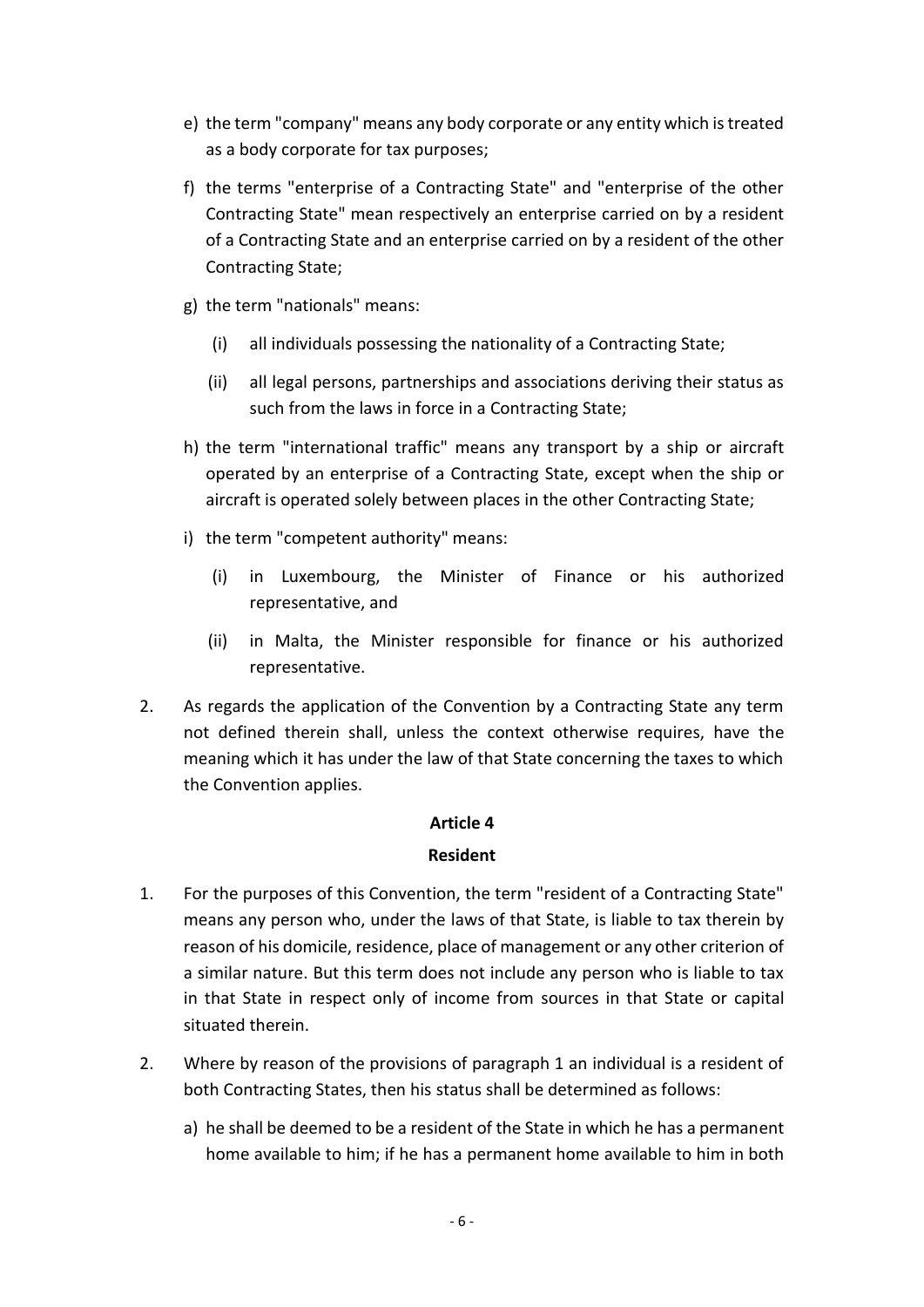States, he shall be deemed to be a resident of the State with which his personal and economic relations are closer (centre of vital interests);

- b) if the State in which he has his centre of vital interests cannot be determined, or if he has not a permanent home available to him in either State, he shall be deemed to be a resident of the State in which he has an habitual abode;
- c) if he has an habitual abode in both States or in neither of them, he shall be deemed to be a resident of the State of which he is a national;
- d) if he is a national of both States or of neither of them, the competent authorities of the Contracting States shall settle the question by mutual agreement.
- 3. Where by reason of the provisions of paragraph 1 a person other than an individual is a resident of both Contracting States, then it shall be deemed to be a resident of the State in which its place of effective management is situated.

#### **Article 5**

#### **Permanent establishment**

- 1. For the purposes of this Convention, the term "permanent establishment" means a fixed place of business through which the business of an enterprise is wholly or partly carried on.
- 2. The term "permanent establishment" includes especially:
	- a) a place of management;
	- b) a branch;
	- c) an office;
	- d) a factory;
	- e) a workshop;
	- f) a mine, an oil or gas well, a quarry or any other place of extraction of natural resources including an offshore drilling site; and
	- g) a building site or construction, assembly or installation project or any supervisory activities in connection therewith, when such site, project or activity continues for more than six months.
- 3. Notwithstanding the preceding provisions of this Article, the term "permanent establishment" shall be deemed not to include:
	- a) the use of facilities solely for the purpose of storage, display or delivery of goods or merchandise belonging to the enterprise;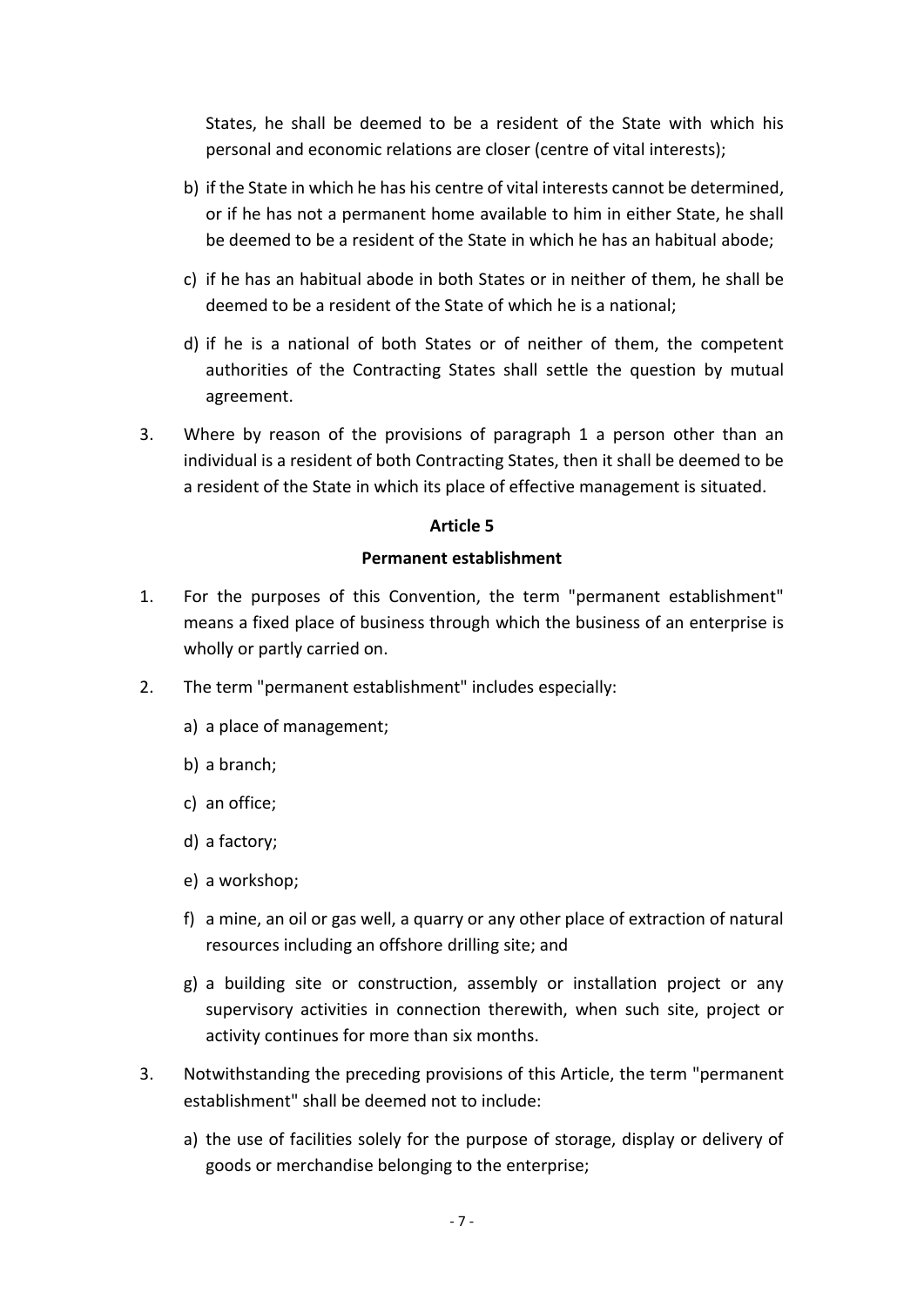- b) the maintenance of a stock of goods or merchandise belonging to the enterprise solely for the purpose of storage, display or delivery;
- c) the maintenance of a stock of goods or merchandise belonging to the enterprise solely for the purpose of processing by another enterprise;
- d) the maintenance of a fixed place of business solely for the purpose of purchasing goods or merchandise or of collecting information, for the enterprise;
- e) the maintenance of a fixed place of business solely for the purpose of carrying on, for the enterprise, any other activity of a preparatory or auxiliary character;
- f) the maintenance of a fixed place of business solely for any combination of activities, mentioned in sub-paragraphs a) to e), provided that the overall activity of the fixed place of business resulting from this combination is of a preparatory or auxiliary character.
- 4. A person engaged in a Contracting State in exploration of the seabed and its subsoil or in exploitation of natural resources situated there, as well as in activities which are complementary or auxiliary to such activities, is deemed to exercise such activities through a permanent establishment in that State.
- 5. An enterprise of a Contracting State shall be deemed to have a permanent establishment in the other Contracting State if:
	- a) there is being used by the enterprise sufficient equipment as is necessary to carry out its activities in that other State;
	- b) it carries on supervisory activities in that other State in connection with the use of equipment referred to in subparagraph a).
- 6. Notwithstanding the provisions of paragraphs 1, 2 and 4, where a person other than an agent of an independent status to whom paragraph 7 applies - is acting on behalf of an enterprise and has, and habitually exercises, in a Contracting State an authority to conclude contracts in the name of the enterprise, that enterprise shall be deemed to have a permanent establishment in that State in respect of any activities which that person undertakes for the enterprise, unless the activities of such person are limited to those mentioned in paragraph 3 which, if exercised through a fixed place of business, would not make this fixed place of business a permanent establishment under the provisions of that paragraph.
- 7. An enterprise of a Contracting State shall not be deemed to have a permanent establishment in the other Contracting State merely because it carries on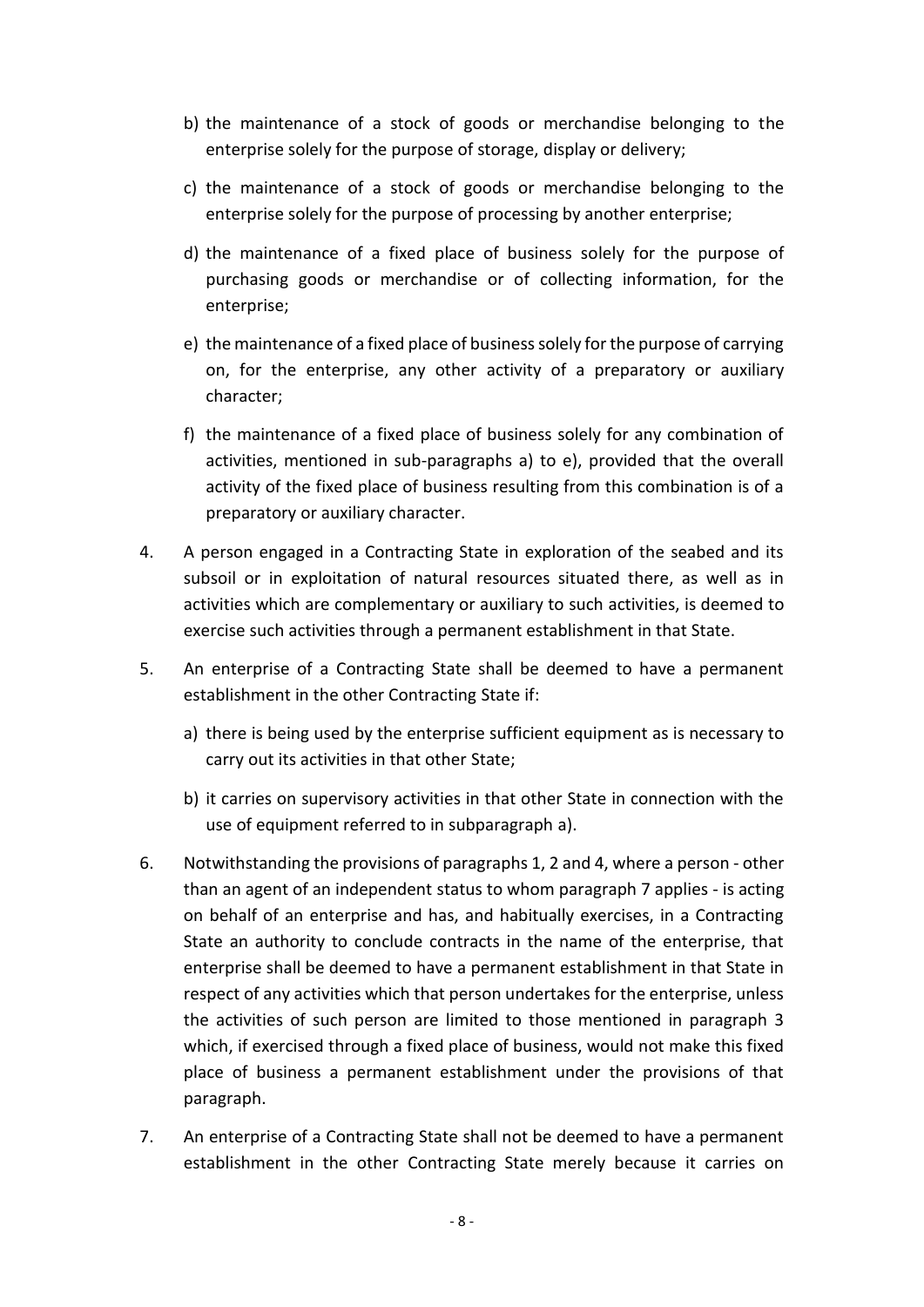business in that other State through a broker, general commission agent or any other agent of an independent status, where such persons are acting in the ordinary course of their business. However, if the activities of such an agent are carried out wholly or almost wholly for the enterprise (or for the enterprise and other enterprises which are controlled by it or have a controlling interest in it or are subject to the same common control) and the conditions made or imposed between them in their commercial or financial relations differ from those which would have been made or imposed if this had not been the case, that agent shall not be considered to be an agent of an independent status for the purposes of this paragraph.

8. The fact that a company which is a resident of a Contracting State controls or is controlled by a company which is a resident of the other Contracting State, or which carries on business in that other State (whether through a permanent establishment or otherwise), shall not of itself constitute either company a permanent establishment of the other.

#### **Article 6**

#### **Income from immovable property**

- 1. Income derived by a resident of a Contracting State from immovable property (including income from agriculture or forestry) situated in the other Contracting State may be taxed in that other State.
- 2. The term "immovable property" shall have the meaning which it has under the law of the Contracting State in which the property in question is situated. The term shall in any case include property accessory to immovable property, livestock and equipment used in agriculture and forestry, rights to which the provisions of general law respecting landed property apply, usufruct of immovable property and rights to variable or fixed payments as consideration for the working of, or the right to work or to explore for, mineral deposits, sources and other natural resources; ships, boats and aircraft shall not be regarded as immovable property.
- 3. The provisions of paragraph 1 shall apply to income derived from the direct use, letting, or use in any other form of immovable property.
- 4. The provisions of paragraphs 1 and 3 shall also apply to the income from immovable property of an enterprise and to income from immovable property used for the performance of independent personal services.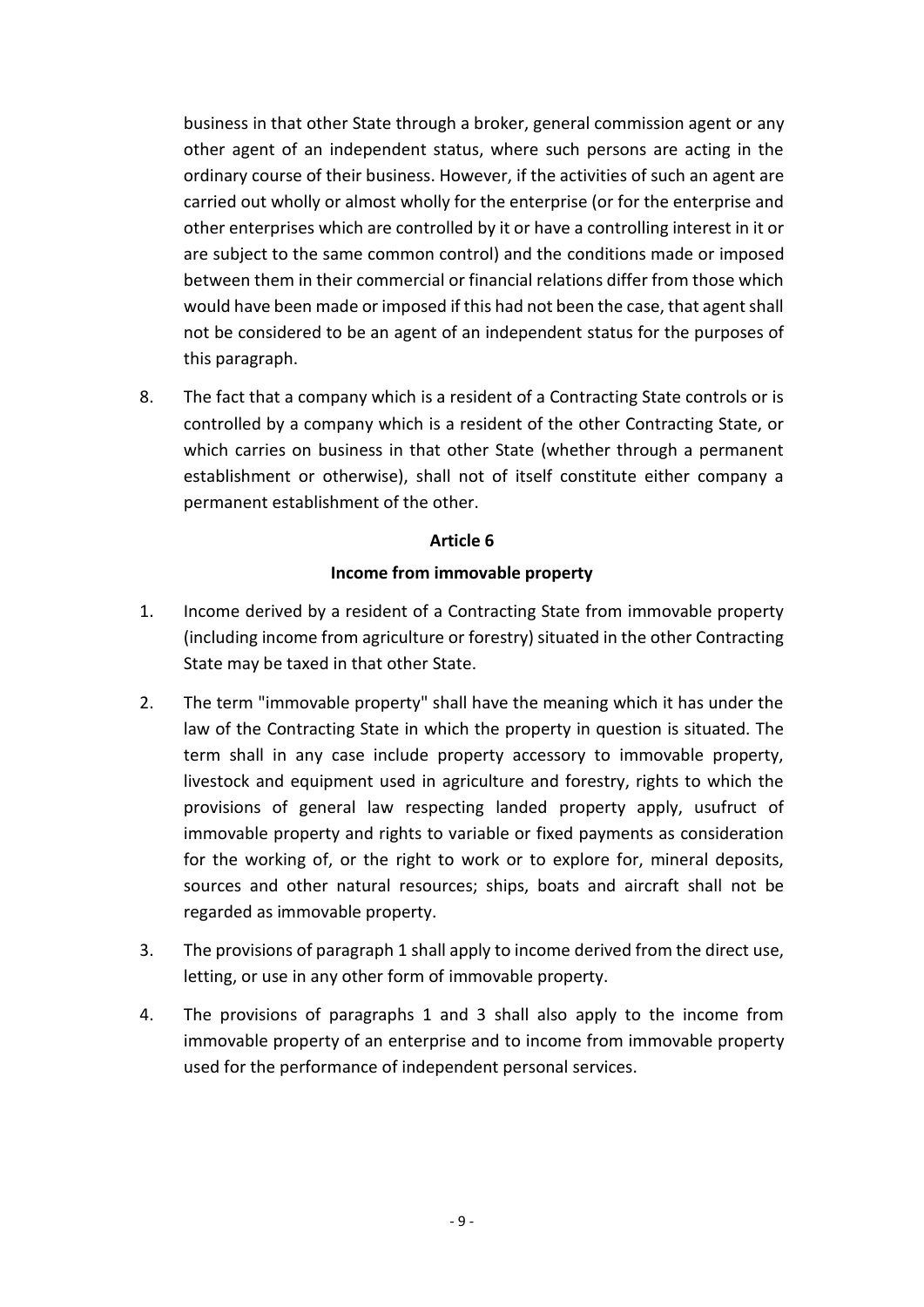#### **Business profits**

- 1. The profits of an enterprise of a Contracting State shall be taxable only in that State unless the enterprise carries on business in the other Contracting State through a permanent establishment situated therein. If the enterprise carries on business as aforesaid, the profits of the enterprise may be taxed in the other State but only so much of them as is attributable to that permanent establishment.
- 2. Subject to the provisions of paragraph 3, where an enterprise of a Contracting State carries on business in the other Contracting State through a permanent establishment situated therein, there shall in each Contracting State be attributed to that permanent establishment the profits which it might be expected to make if it were a distinct and separate enterprise engaged in the same or similar activities under the same or similar conditions and dealing wholly independently with the enterprise of which it is a permanent establishment or with other associated enterprises with which it deals.
- 3. In the determination of the profits of a permanent establishment, there shall be allowed as deductions expenses of the enterprise, being expenses which are incurred for the purposes of the permanent establishment (including executive and general administrative expenses so incurred) and which would be deductible if the permanent establishment were an independent entity which paid those expenses, whether incurred in the Contracting State in which the permanent establishment is situated or elsewhere.
- 4. Nothing in this Article shall affect the application of any law of a Contracting State relating to the determination of the tax liability of a person, including the determination of such liability by the exercise of discretion or the making of an estimate by the competent authority of that State in cases in which, from the information available to the competent authority of that State, it is not possible or not practicable to ascertain the profits to be attributed to a permanent establishment, provided that that law shall be applied, and the result shall be in accordance with the principles contained in this Article.
- 5. No profits shall be attributed to a permanent establishment by reason of the mere purchase by that permanent establishment of goods or merchandise for the enterprise.
- 6. For the purposes of the preceding paragraphs, the profits to be attributed to the permanent establishment shall be determined by the same method year by year unless there is good and sufficient reason to the contrary.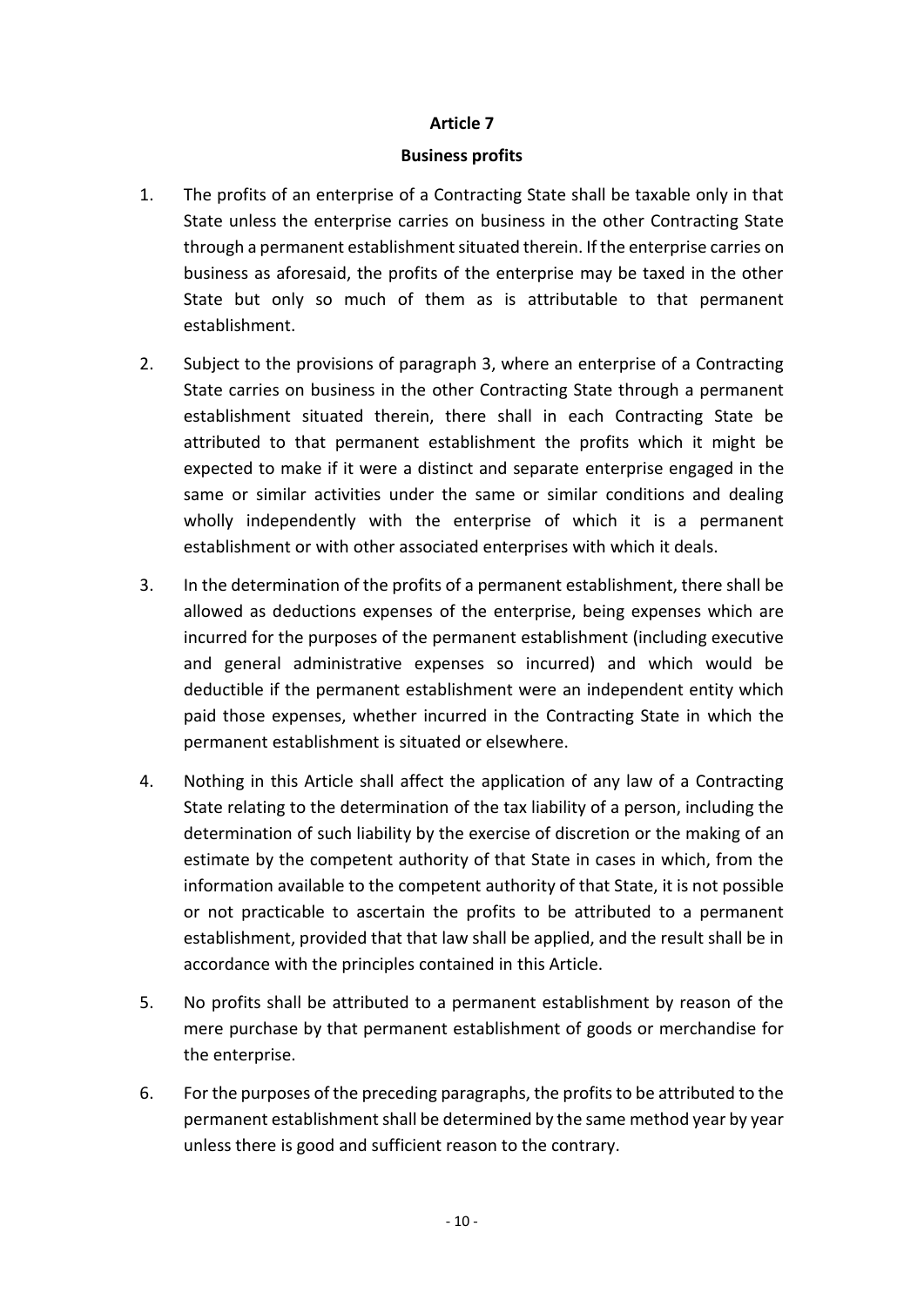- 7. The provisions of this Article shall not affect the provisions of the law of a Contracting State regarding the taxation of profits from the business of insurance.
- 8. Where profits include items of income which are dealt with separately in other Articles of this Convention, then the provisions of those Articles shall not be affected by the provisions of this Article.

#### **International traffic**

- 1. Profits of an enterprise of a Contracting State from the operation of ships or aircraft in international traffic shall be taxable only in that State.
- 2. The provisions of paragraph 1 shall also apply to profits derived from the participation in a pool, a joint business or an international operating agency.

#### **Article 9**

#### **Associated enterprises**

- 1. Where
	- a) an enterprise of a Contracting State participates directly or indirectly in the management, control or capital of an enterprise of the other Contracting State, or
	- b) the same persons participate directly or indirectly in the management, control or capital of an enterprise of a Contracting State and an enterprise of the other Contracting State,

and in either case conditions are made or imposed between the two enterprises in their commercial or financial relations which differ from those which would be made between independent enterprises, then any profits which would, but for those conditions, have accrued to one of the enterprises, but, by reason of those conditions, have not so accrued, may be included in the profits of that enterprise and taxed accordingly.

2. Nothing in this Article shall affect the application of any law of a Contracting State relating to the determination of the tax liability of an enterprise including the determination of such liability by the exercise of a discretion or the making of an estimate by the competent authority of that State in cases which, from the information available to the competent authority of that State, it is not possible or not practicable to determine the income to be attributed to an enterprise, provided that that law shall be applied, and the result shall be in accordance with the principles contained in this Article.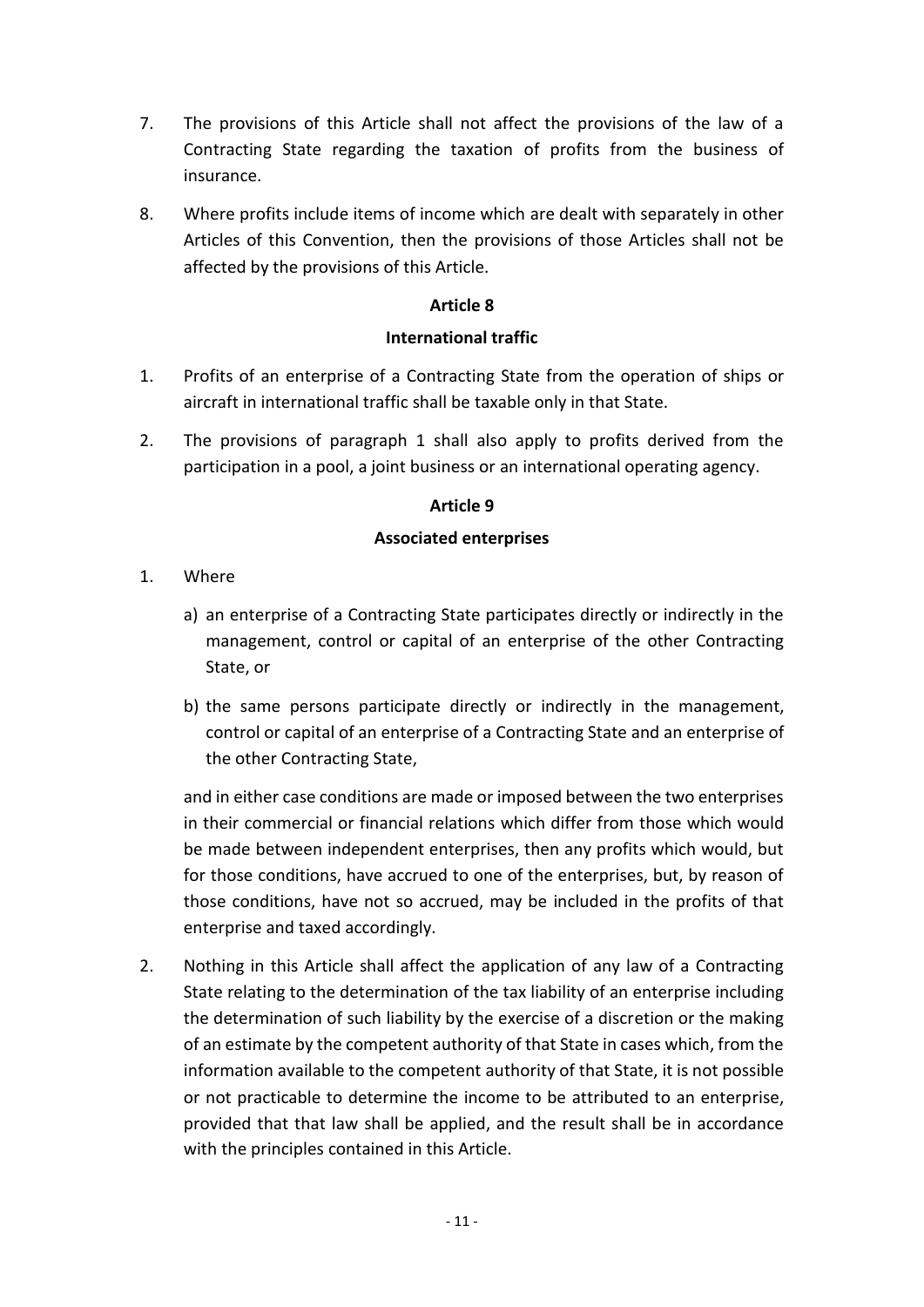3. Where a Contracting State includes in the profits of an enterprise of that State, and taxes accordingly, profits on which an enterprise of the other Contracting State has been charged to tax in that other State and the profits so included are profits which would have accrued to that enterprise of the first-mentioned State if the conditions made between the two enterprises had been those which would have been made between independent enterprises, then that other State shall make an appropriate adjustment to the amount of the tax charged therein on those profits. In determining such adjustment, due regard shall be had to the other provisions of this Convention and the competent authorities of the Contracting States shall if necessary consult each other.

# **Article 10**

#### **Dividends**

- 1. Dividends paid by a company which is a resident of a Contracting State to a resident of the other Contracting State may be taxed in that other State.
- 2. However, such dividends may also be taxed in the Contracting State of which the company paying the dividends is a resident and according to the laws of that State, but:
	- a) where the dividends are paid by a company which is a resident of Luxembourg to a resident of Malta who is the beneficial owner thereof, the Luxembourg tax so charged shall not exceed:
		- (i) 5 per cent of the gross amount of the dividends if the beneficial owner is a company (other than a partnership) which holds directly at least 25 per cent of the capital of the company paying the dividends;
		- (ii) 15 per cent of the gross amount of the dividends in all other cases.
	- b) where the dividends are paid by a company which is a resident of Malta to a resident of Luxembourg who is the beneficial owner thereof Malta tax on the gross amount of the dividends shall not exceed that chargeable on the profits out of which the dividends are paid.

This paragraph shall not affect the taxation of the company in respect of the profits out of which the dividends are paid.

3. The term "dividends" as used in this Article means income from shares, "jouissance" shares or "jouissance" rights, mining shares, founders' shares or other rights, not being debt-claims, participating in profits, as well as income from other corporate rights which is subjected to the same taxation treatment as income from shares by the laws of the State of which the company making the distribution is a resident.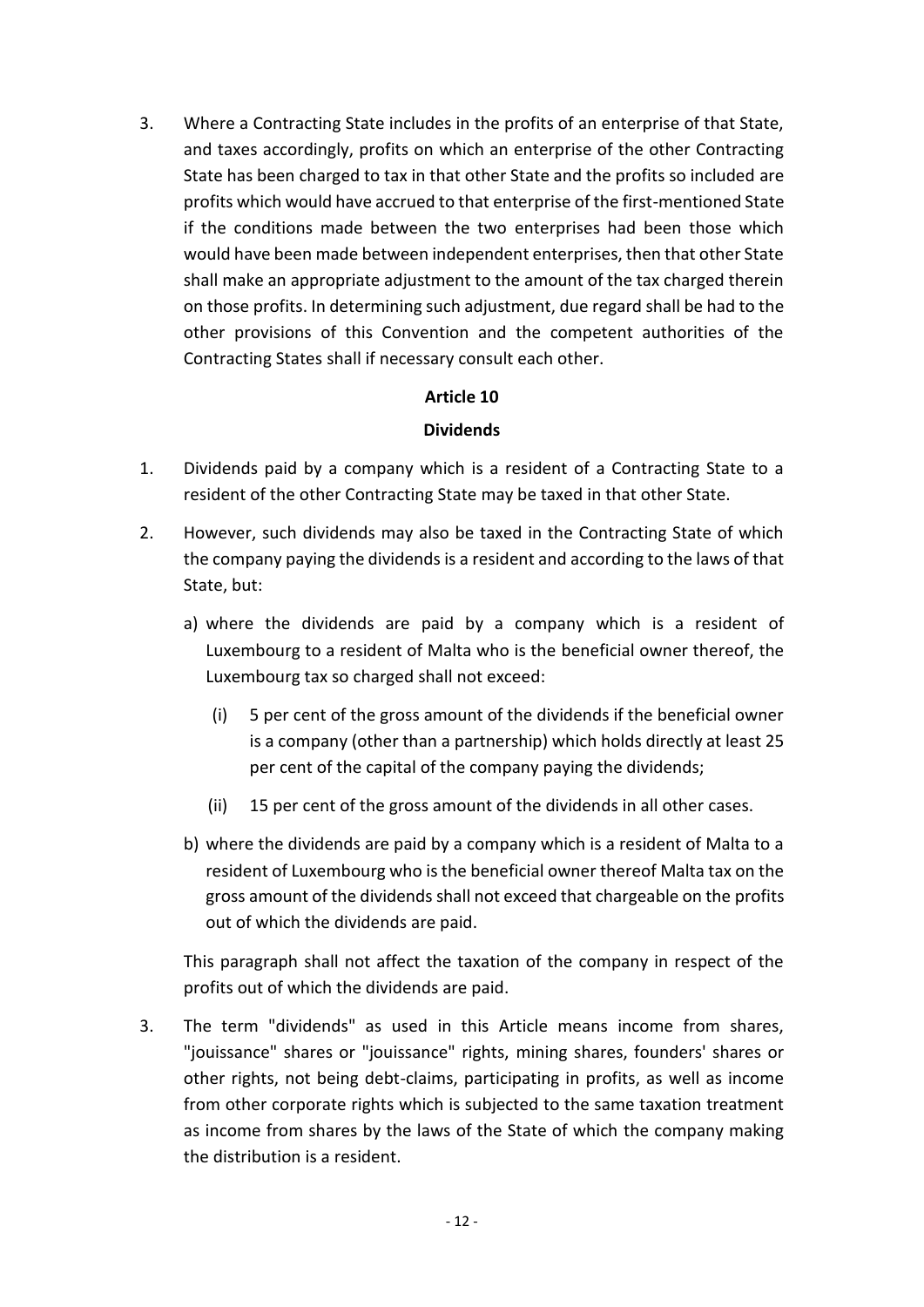- 4. The provisions of paragraphs 1 and 2 shall not apply if the beneficial owner of the dividends, being a resident of a Contracting State, carries on business in the other Contracting State of which the company paying the dividends is a resident, through a permanent establishment situated therein, or performs in that other State independent personal services from a fixed base situated therein, and the holding in respect of which the dividends are paid is effectively connected with such permanent establishment or fixed base. In such case the provisions of Article 7 or Article 14, as the case may be, shall apply.
- 5. Where a company which is a resident of a Contracting State derives profits or income from the other Contracting State, that other State may not impose any tax on the dividends paid by the company, except insofar as such dividends are paid to a resident of that other State or insofar as the holding in respect of which the dividends are paid is effectively connected with a permanent establishment or a fixed base situated in that other State, nor subject the company's undistributed profits to a tax on the company's undistributed profits, even if the dividends paid or the undistributed profits consist wholly or partly of profits or income arising in such other State.

#### **Interest**

- 1. Interest arising in a Contracting State and paid to a resident of the other Contracting State shall be taxable only in that other State, if such resident is the beneficial owner of the interest.
- 2. The term "interest" as used in this Article means income from debt-claims of every kind, whether or not secured by mortgage and whether or not carrying a right to participate in the debtor's profits, and in particular, income from government securities and income from bonds or debentures, including premiums and prizes attaching to such securities, bonds or debentures. Penalty charges for late payment shall not be regarded as interest for the purpose of this Article.
- 3. The provisions of paragraph 1 shall not apply if the beneficial owner of the interest, being a resident of a Contracting State, carries on business in the other Contracting State in which the interest arises, through a permanent establishment situated therein, or performs in that other State independent personal services from a fixed base situated therein, and the debt-claim in respect of which the interest is paid is effectively connected with such permanent establishment or fixed base. In such case the provisions of Article 7 or Article 14, as the case may be, shall apply.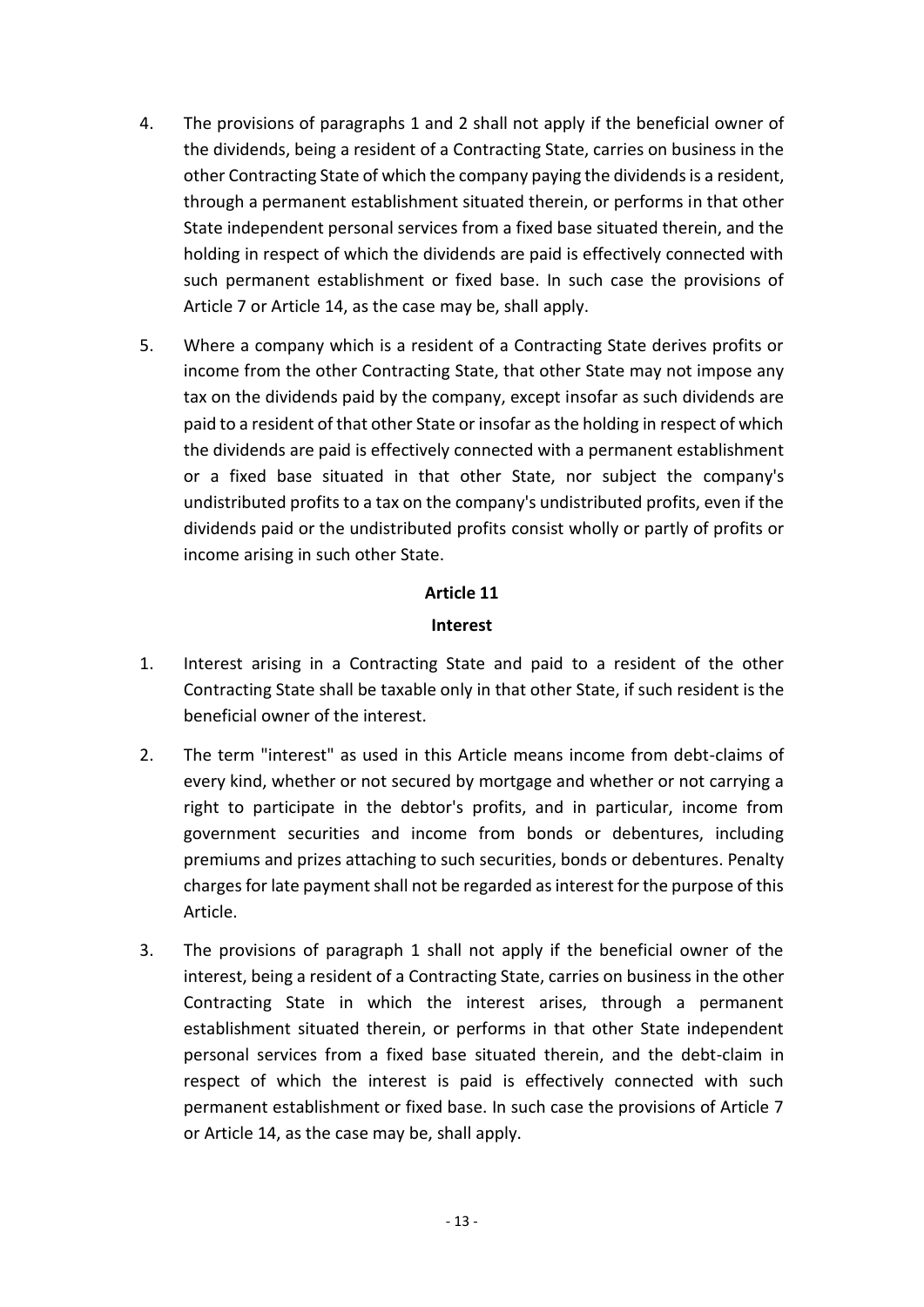4. Where, by reason of a special relationship between the payer and the beneficial owner or between both of them and some other person, the amount of the interest, having regard to the debt-claim for which it is paid, exceeds the amount which would have been agreed upon by the payer and the beneficial owner in the absence of such relationship, the provisions of this Article shall apply only to the last-mentioned amount. In such case, the excess part of the payments shall remain taxable according to the laws of each Contracting State, due regard being had to the other provisions of this Convention.

#### **Article 12**

#### **Royalties**

- 1. Royalties arising in a Contracting State and paid to a resident of the other Contracting State may be taxed in that other State.
- 2. However, such royalties may also be taxed in the Contracting State in which they arise and according to the laws of that State, but if the recipient is the beneficial owner of the royalties the tax so charged shall not exceed 10 per cent of the gross amount of the royalties.
- 3. The term "royalties" as used in this Article means payments or credits, whether periodical or not, and however described or computed, to the extent to which they are made as consideration for:
	- a) the use of, or the right to use, any copyright, patent, design or model, plan, secret formula or process, trademark or other like property or right;
	- b) the supply of scientific, technical, industrial or commercial knowledge or information;
	- c) the supply of any assistance that is ancillary and subsidiary to, and is furnished as a means of enabling the application or enjoyment of, any such property or right as is mentioned in sub-paragraph a), or any such knowledge or information as is mentioned in sub-paragraph b);
	- d) the use of, or the right to use:
		- (i) motion picture films; or
		- (ii) films or video tapes for use in connection with television; or
		- (iii) tapes for use in connection with radio broadcasting;
	- e) total or partial forbearance in respect of the use or supply of any property or right referred to in this paragraph.
- 4. The provisions of paragraphs 1 and 2 shall not apply if the beneficial owner of the royalties, being a resident of a Contracting State, carries on business in the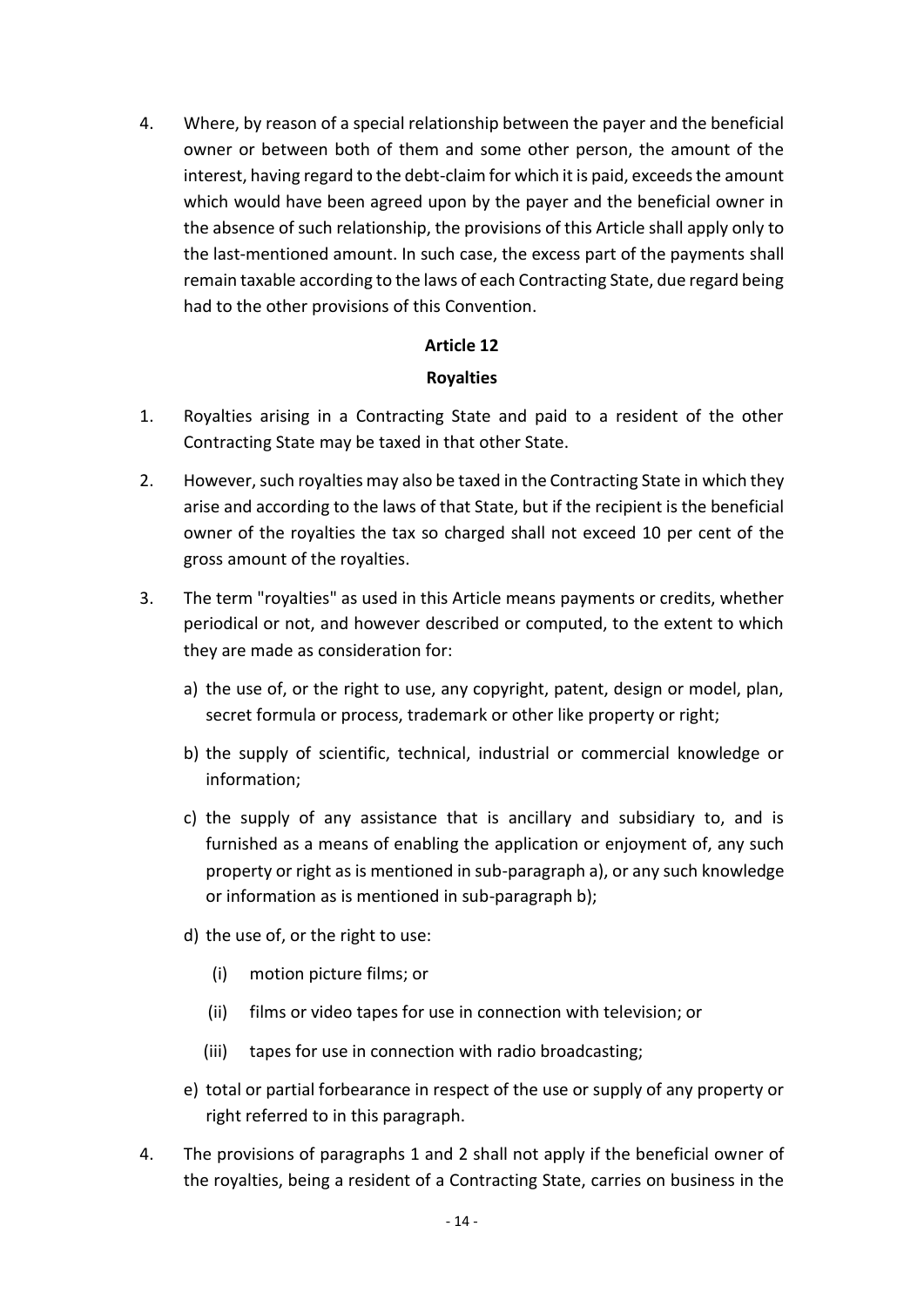other Contracting State in which the royalties arise, through a permanent establishment situated therein, or performs in that other State independent personal services from a fixed base situated therein, and the right or property in respect of which the royalties are paid is effectively connected with such permanent establishment or fixed base. In such case the provisions of Article 7 or Article 14, as the case may be, shall apply.

- 5. Royalties shall be deemed to arise in a Contracting State when the payer is that State itself, a political subdivision, a local authority, or a resident of that State. Where, however, the person paying the royalties, whether he is a resident of a Contracting State or not, has in a Contracting State a permanent establishment or fixed base in connection with which the obligation to pay the royalties was incurred, and such royalties are borne by such permanent establishment or fixed base, then such royalties shall be deemed to arise in the State in which the permanent establishment or fixed base is situated.
- 6. Where, by reason of a special relationship between the payer and the beneficial owner or between both of them and some other person, the amount of the royalties, having regard to the use, right or information for which they are paid, exceeds the amount which would have been agreed upon by the payer and the beneficial owner in the absence of such relationship, the provisions of this Article shall apply only to the last-mentioned amount. In such case, the excess part of the payments shall remain taxable according to the laws of each Contracting State, due regard being had to the other provisions of this Convention.

#### **Article 13**

#### **Alienation of property**

- 1. Income or gains derived by a resident of a Contracting State from the alienation of immovable property referred to in Article 6 and situated in the other Contracting State as well as gains derived from the alienation of shares or participations in a company whose assets consist mainly of immovable property situated in the other Contracting State, may be taxed in that other State.
- 2. Income or gains from the alienation of movable property forming part of the business property of a permanent establishment which an enterprise of a Contracting State has in the other Contracting State or of movable property pertaining to a fixed base available to a resident of a Contracting State in the other Contracting State for the purpose of performing independent personal services, including such income or gains from the alienation of such a permanent establishment (alone or together with the whole enterprise) or of such fixed base, may be taxed in the other State.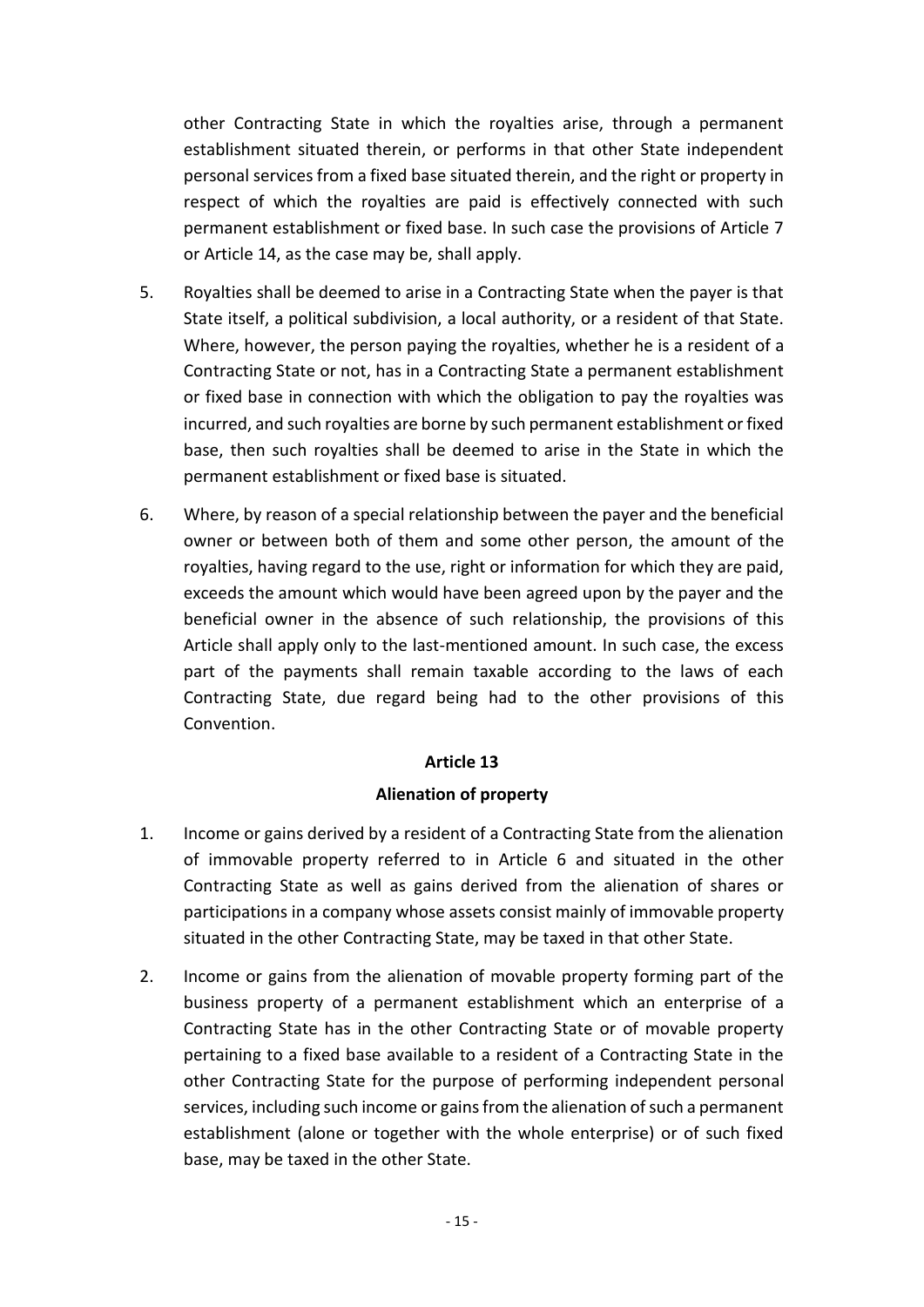- 3. Income or gains derived by an enterprise of a Contracting State from the alienation of ships or aircraft operated in international traffic or movable property pertaining to the operation of such ships or aircraft, shall be taxable only in that State.
- 4. Income or gains from the alienation of any property other than that referred to in paragraphs 1, 2 and 3, shall be taxable only in the Contracting State of which the alienator is a resident.

#### **Independent personal services**

- 1. Income derived by a resident of a Contracting State in respect of professional services or other activities of an independent character shall be taxable only in that State. However, such income may be taxed in the other Contracting State in the following circumstances:
	- a) if he has a fixed base regularly available to him in the other Contracting State for the purpose of performing his activities (in which case only so much of the income as is attributable to that fixed base may be taxed in that other Contracting State); or
	- b) if his stay in the other Contracting State is for a period or periods amounting to or exceeding in the aggregate 90 days in any twelve month period commencing or ending in the calendar year concerned.
- 2. The term "professional services" includes especially independent scientific, literary, artistic, educational or teaching activities as well as the independent activities of physicians, lawyers, engineers, architects, dentists and accountants.

#### **Article 15**

#### **Dependent personal services**

- 1. Subject to the provisions of Articles 16, 18, 19 and 20, salaries, wages and other similar remuneration derived by a resident of a Contracting State in respect of an employment shall be taxable only in that State unless the employment is exercised in the other Contracting State. If the employment is so exercised, such remuneration as is derived therefrom may be taxed in that other State.
- 2. Notwithstanding the provisions of paragraph 1, remuneration derived by a resident of a Contracting State in respect of an employment exercised in the other Contracting State shall be taxable only in the first-mentioned State if: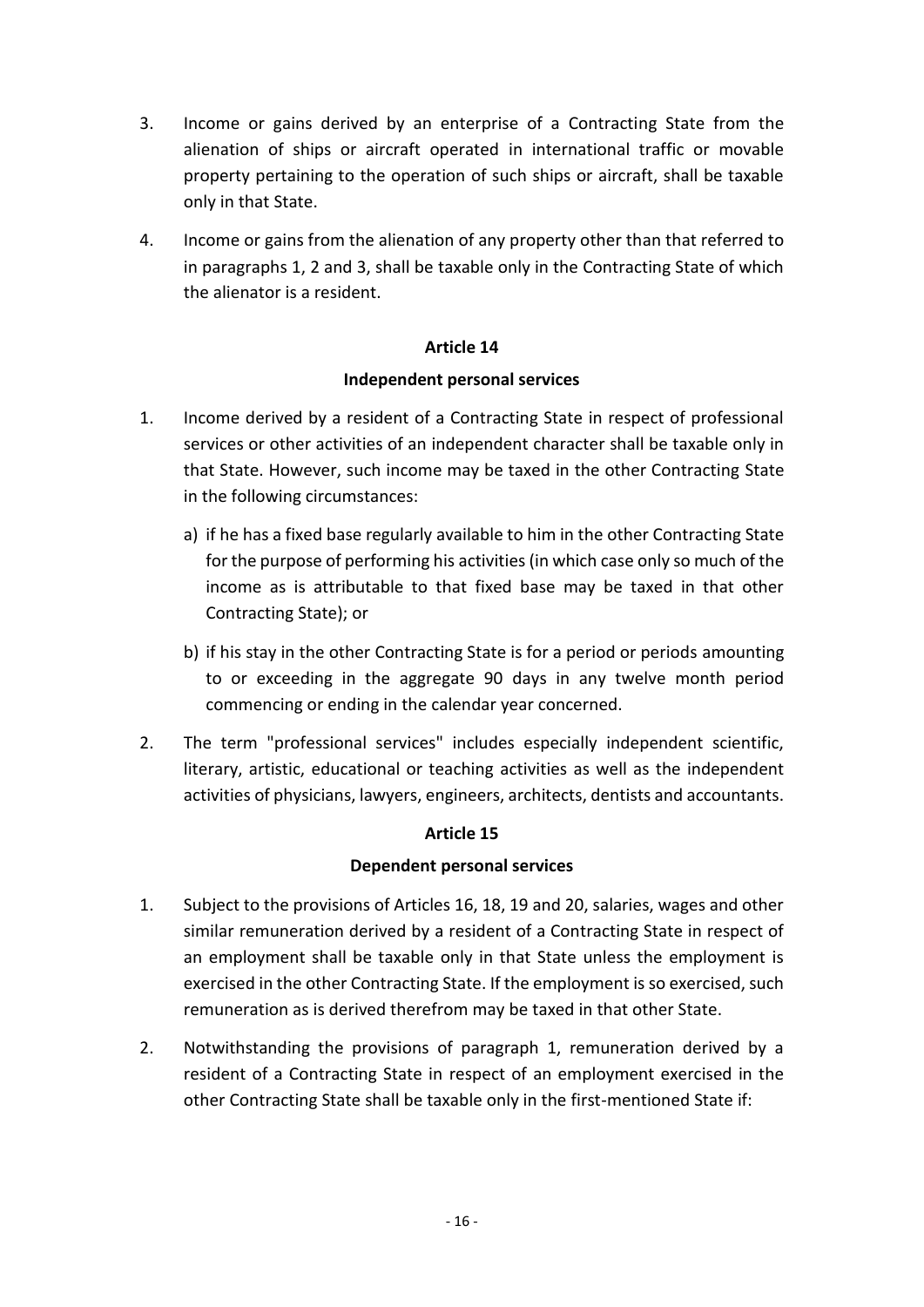- a) the recipient is present in the other State for a period or periods not exceeding in the aggregate 183 days in any twelve month period commencing or ending in the calendar year concerned, and
- b) the remuneration is paid by, or on behalf of, an employer who is not a resident of the other State, and
- c) the remuneration is not borne by a permanent establishment or a fixed base which the employer has in the other State.
- 3. Notwithstanding the preceding provisions of this Article, remuneration derived in respect of an employment exercised aboard a ship or aircraft operated in international traffic by an enterprise of a Contracting State may be taxed in that State.

#### **Directors' fees**

Directors' fees and other similar payments derived by a resident of a Contracting State in his capacity as a member of the board of directors of a company which is a resident of the other Contracting State may be taxed in that other State.

### **Article 17 Artistes and sportsmen**

- 1. Notwithstanding the provisions of Articles 14 and 15, income derived by a resident of a Contracting State as an entertainer, such as a theatre, motion picture, radio or television artiste, or a musician, or as a sportsman, from his personal activities as such exercised in the other Contracting State, may be taxed in that other State.
- 2. Where income in respect of personal activities exercised by an entertainer or a sportsman in his capacity as such accrues not to the entertainer or sportsman himself but to another person, that income may, notwithstanding the provisions of Articles 7, 14 and 15, be taxed in the Contracting State in which the activities of the entertainer or sportsman are exercised.

### **Article 18**

#### **Pensions**

1. Subject to the provisions of paragraph 2 of Article 19, pensions and other similar remuneration paid to a resident of a Contracting State in consideration of past employment shall be taxable only in that State.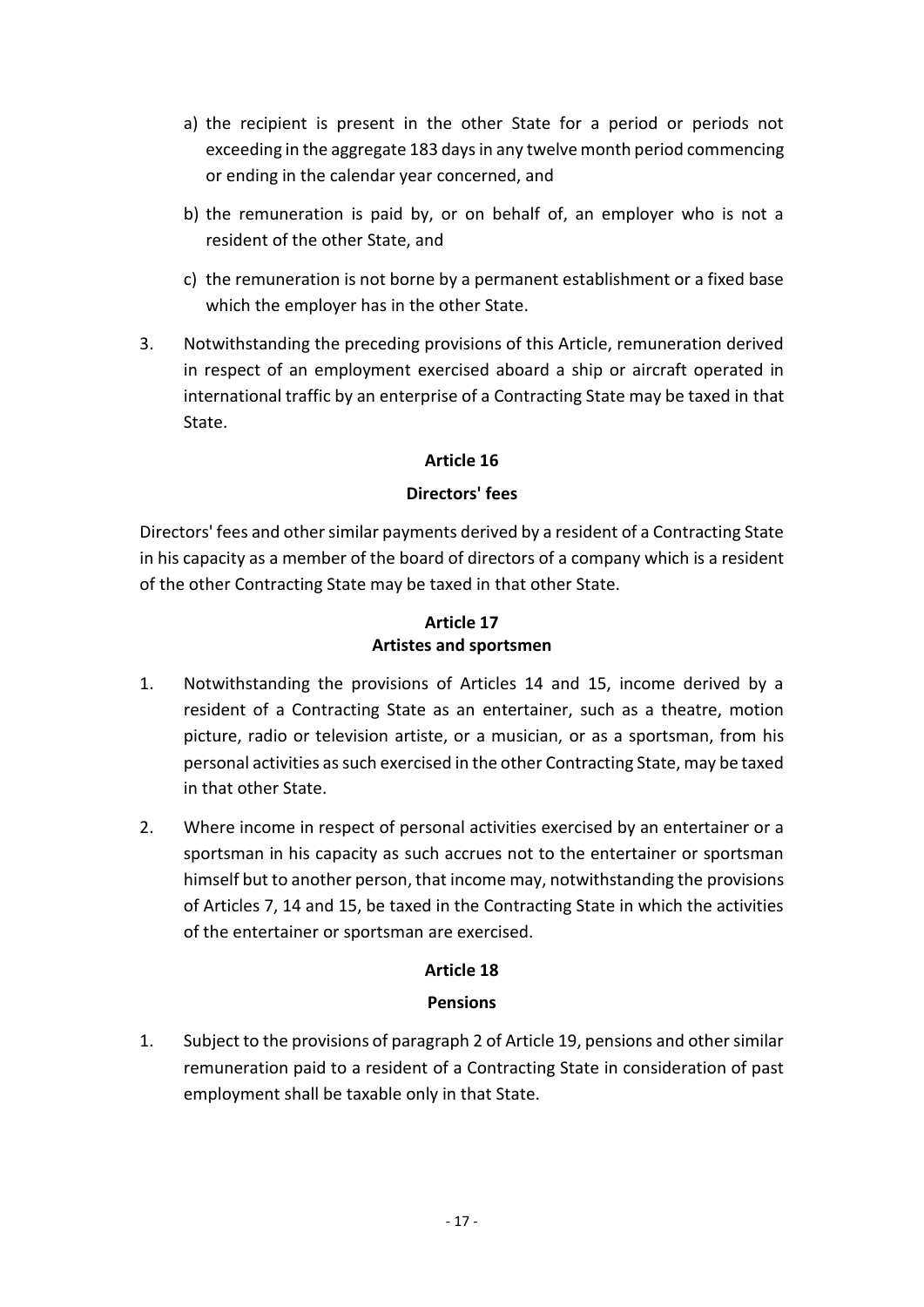2. Notwithstanding the provisions of paragraph 1, pensions and other payments made under the social security legislation of a Contracting State shall be taxable only in that State.

#### **Article 19**

#### **Government service**

- 1. a) Remuneration, other than a pension, paid by a Contracting State or a political subdivision or a local authority thereof to an individual in respect of services rendered to that State or subdivision or authority shall be taxable only in that State.
	- b) However, such remuneration shall be taxable only in the other Contracting State if the services are rendered in that State and the individual is a resident of that State who:
		- (i) is a national of that State; or
		- (ii) did not become a resident of that State solely for the purpose of rendering the services.
- 2. a) Any pension paid by, or out of funds created by, a Contracting State or a political subdivision or a local authority thereof to an individual in respect of services rendered to that State or subdivision or authority shall be taxable only in that State.
	- b) However, such pension shall be taxable only in the other Contracting State if the individual is a resident of, and a national of, that State.
- 3. The provisions of Articles 15, 16 and 18 shall apply to remuneration and pensions in respect of services rendered in connection with a business carried on by a Contracting State or a political subdivision or local authority thereof.

#### **Article 20**

#### **Students and apprentices**

An individual who is a resident of a Contracting State immediately before making a visit to the other Contracting State and istemporarily present in the other State solely:

- a) as a student at a recognized university, college, school or other similar recognized educational institution in that other State; or
- b) as a business or technical apprentice; or
- c) as a recipient of a grant, allowance or award for the primary purpose of study, research or training from the Government of either State or from a scientific, educational, religious, or charitable organization or under a technical assistance programme entered into by the Government of either State,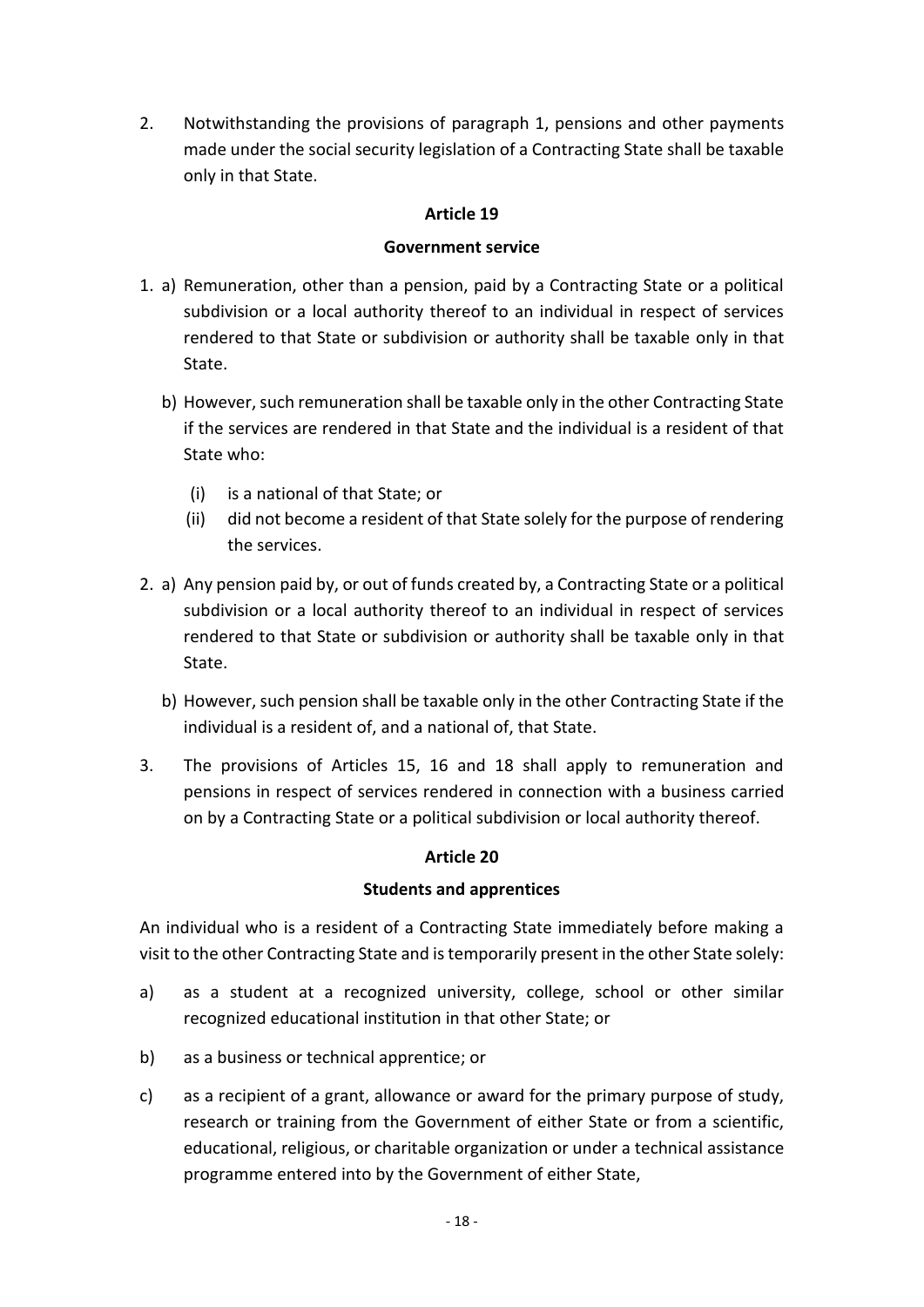shall be exempt from tax in that other State on:

- a) all remittances from abroad for the purposes of his maintenance, education, study, research or training;
- b) the amount of such grant, allowance or award; and
- c) any remuneration for personal services rendered in that other State, provided that the remuneration constitutes earnings necessary for his maintenance.

#### **Article 21**

#### **Other income**

- 1. Items of income of a resident of a Contracting State, wherever arising, not dealt with in the foregoing Articles of this Convention shall be taxable only in that State.
- 2. The provisions of paragraph 1 shall not apply to income, other than income from immovable property as defined in paragraph 2 of Article 6, if the recipient of such income, being a resident of a Contracting State, carries on business in the other Contracting State through a permanent establishment situated therein, or performs in that other State independent personal services from a fixed base situated therein, and the right or property in respect of which the income is paid is effectively connected with such permanent establishment or fixed base. In such case the provisions of Article 7 or Article 14, as the case may be, shall apply.

#### **Article 22**

#### **Capital**

- 1. Capital represented by immovable property referred to in Article 6, owned by a resident of a Contracting State and situated in the other Contracting State, may be taxed in that other State.
- 2. Capital represented by movable property forming part of the business property of a permanent establishment which an enterprise of a Contracting State has in the other Contracting State or by movable property pertaining to a fixed base available to a resident of a Contracting State in the other Contracting State for the purpose of performing independent personal services, may be taxed in that other State.
- 3. Capital represented by ships and aircraft operated in international traffic by an enterprise of a Contracting State and by movable property pertaining to the operation of such ships and aircraft, shall be taxable only in that State.
- 4. All other elements of capital of a resident of a Contracting State shall be taxable only in that State.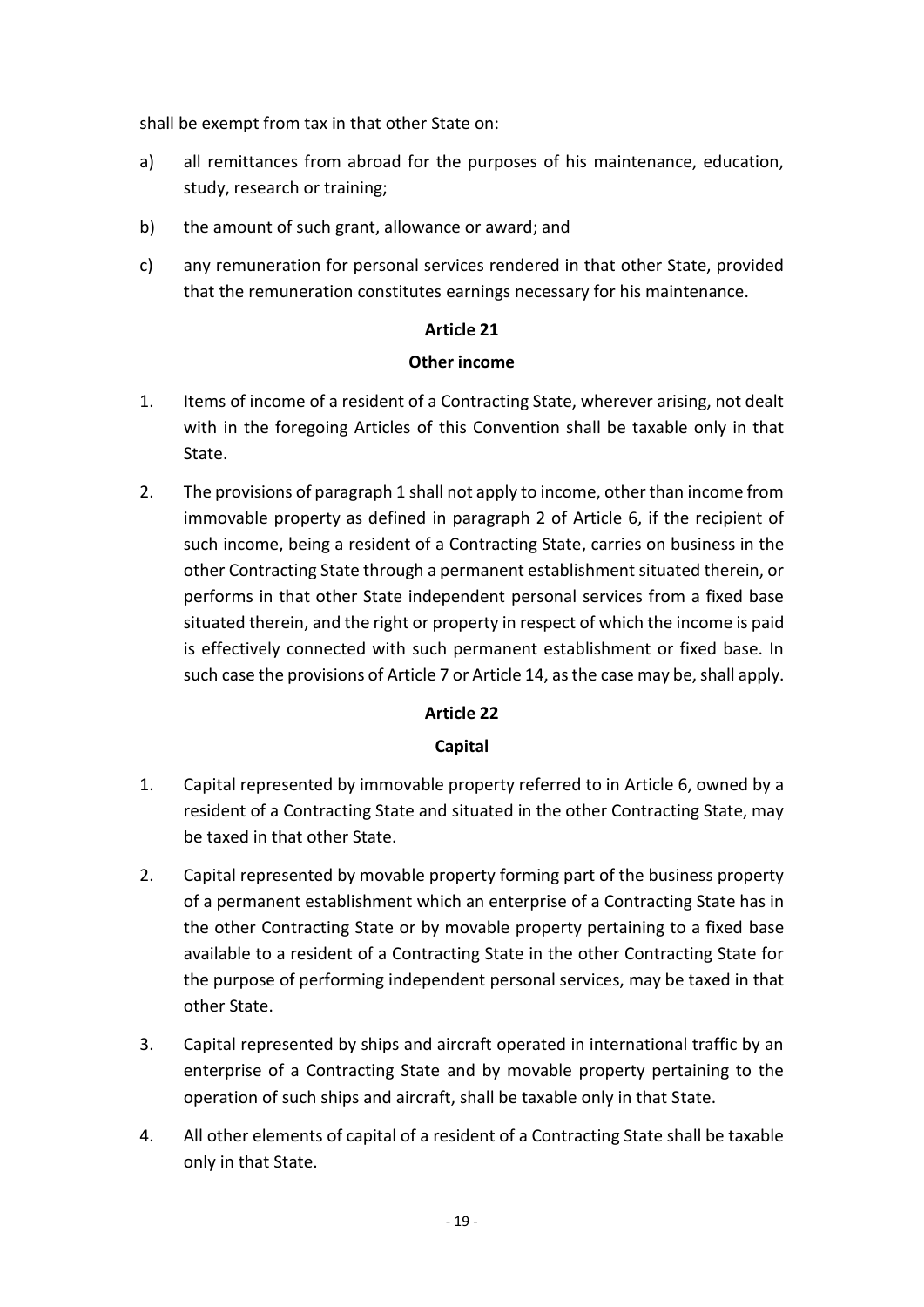#### **Elimination of double taxation**

- 1. In Luxembourg double taxation shall be eliminated as follows:
	- a) Where a resident of Luxembourg derives income or owns capital which, in accordance with the provisions of this Convention, may be taxed in Malta, Luxembourg shall, subject to the provisions of sub-paragraphs b) to f), exempt such income or capital from tax, but may, in order to calculate the amount of tax on the remaining income or capital of the resident, apply the same rates of tax as if the income or capital had not been exempted.
	- b) Where a resident of Luxembourg derives royalties which, in accordance with the provisions of Article 12 may be taxed in Malta, Luxembourg shall allow as a deduction from the tax on the income of that resident an amount equal to the tax paid in Malta. Such deduction shall not, however, exceed that part of the tax, as computed before the deduction is given, which is attributable to such royalties derived from Malta.
	- c) Where an enterprise of Luxembourg derives income which, in accordance with the provisions of Article 7, may be taxed in Malta, Luxembourg shall allow as a deduction from the tax on the income of that resident an amount equal to the tax paid in Malta, but only if the enterprise enjoys in Malta a special fiscal treatment by virtue of the laws or the administrative practice of Malta. Such deduction shall not, however, exceed that part of the tax, as computed before the deduction is given, which is attributable to such income derived from Malta. The Governments of the Contracting States shall agree periodically which special fiscal treatment is meant under the provisions of this sub-paragraph.
	- d) Notwithstanding the provisions of sub-paragraph b), where a resident of Luxembourg derives interest or royalties arising in Malta, Luxembourg shall allow as a deduction from the tax on the income of that resident an amount equal to the tax which would have been payable but for the exemption or reduction of Malta tax in accordance with special incentive measures for the promotion of development of industry, infrastructure and tourism in Malta, provided that in the case of interest or royalties such tax shall be deemed to have been paid at:
		- (i) 10 per cent of the gross amount of the interest referred to in Article 11; and
		- (ii) 10 per cent of the gross amount of the royalties referred to in Article 12. The provisions of this sub-paragraph shall apply for a period of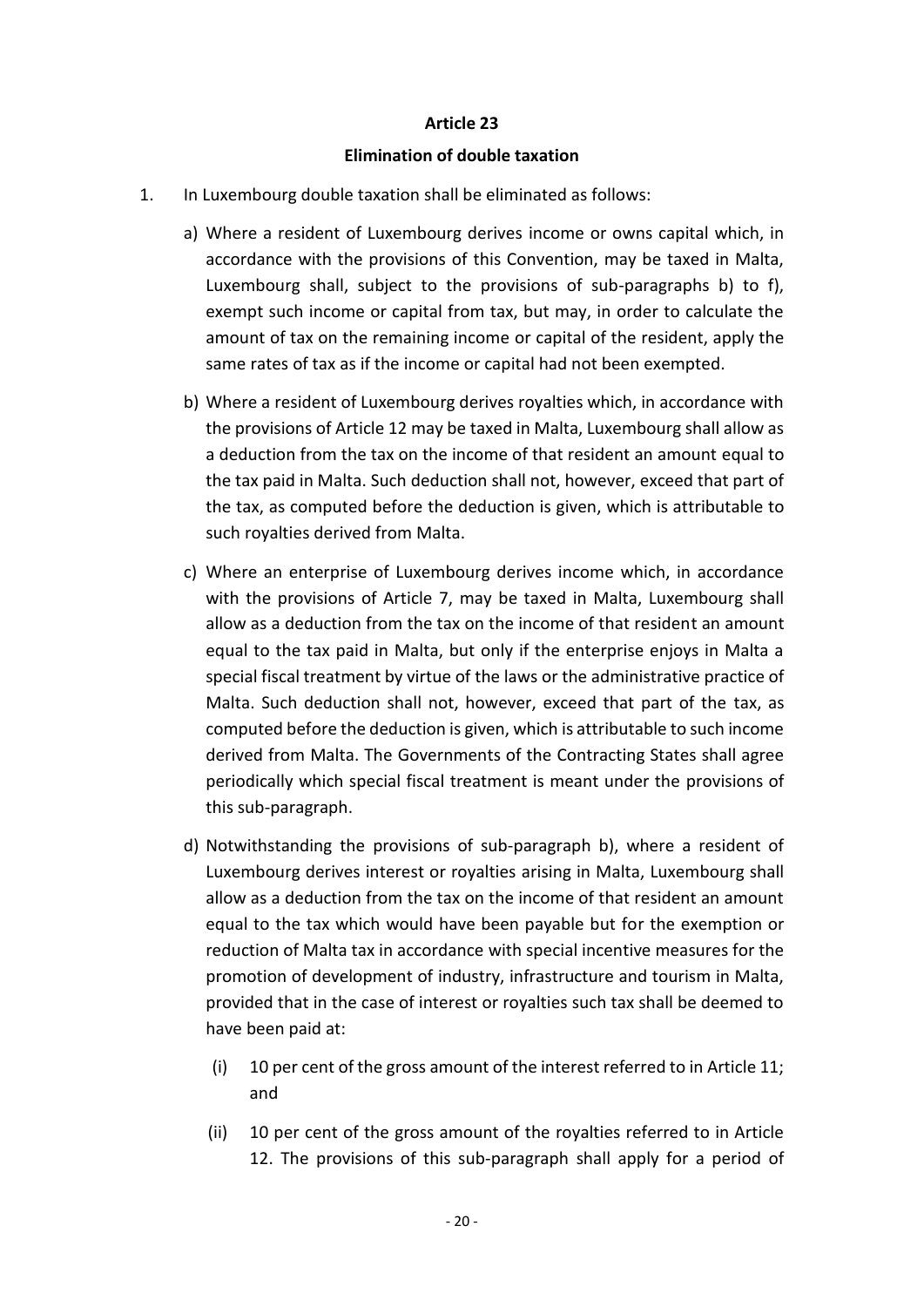seven years beginning on the 1 January in the calendar year in which the Convention enters into force. This period may be extended by mutual agreement between the competent authorities.

- e) Where a company which is a resident of Luxembourg derives dividends from Malta sources, Luxembourg shall exempt such dividends from tax, provided that the company which is a resident of Luxembourg holds directly at least 25 per cent of the capital of the company paying the dividends since the beginning of the accounting year and if this company is subject in Malta to an income tax corresponding to the Luxembourg corporation tax. The abovementioned shares in the Malta company are, under the same conditions, exempt from the Luxembourg capital tax. The exemption under this subparagraph shall also apply notwithstanding that the Malta company is exempted from tax or taxed at a reduced rate in Malta in accordance with Malta laws providing incentives for the promotion of development of industry, infrastructure and tourism in Malta.
- f) Where a resident of Luxembourg derives dividends from Malta sources not dealt with in sub-paragraph e), such dividends shall be subject to Luxembourg tax on the amount after the deduction of Malta tax charged on such dividends, but, there shall be allowed as a credit against Luxembourg tax an amount of 15 per cent on such dividends after the deduction of the Malta tax (if any) charged thereon. Such credit shall not, however, exceed that part of the tax, as computed before the credit is given, which is attributable to such dividends derived from Malta.
- 2. In Malta double taxation shall be eliminated as follows:
	- a) Subject to the provisions of the law of Malta regarding the allowance of a credit against Malta tax in respect of foreign tax, where, in accordance with the provisions of this Convention, there is included in a Malta assessment income from sources within Luxembourg, the Luxembourg tax on such income shall be allowed as a credit against the relative Malta tax payable thereon.
	- b) Where a company which is a resident of Luxembourg pays a dividend to a company resident in Malta which controls directly or indirectly at least 10 per cent of the voting power in the first-mentioned company, the credit shall take into account (in addition to any Luxembourg tax for which credit may be allowed under sub-paragraph a) of this paragraph) the Luxembourg tax payable by that first-mentioned company in respect of the profits out of which such dividend is paid.
- 3. Where the Convention provides that income arising in a Contracting State shall be relieved from tax in that State, either in full or in part, and, under the law in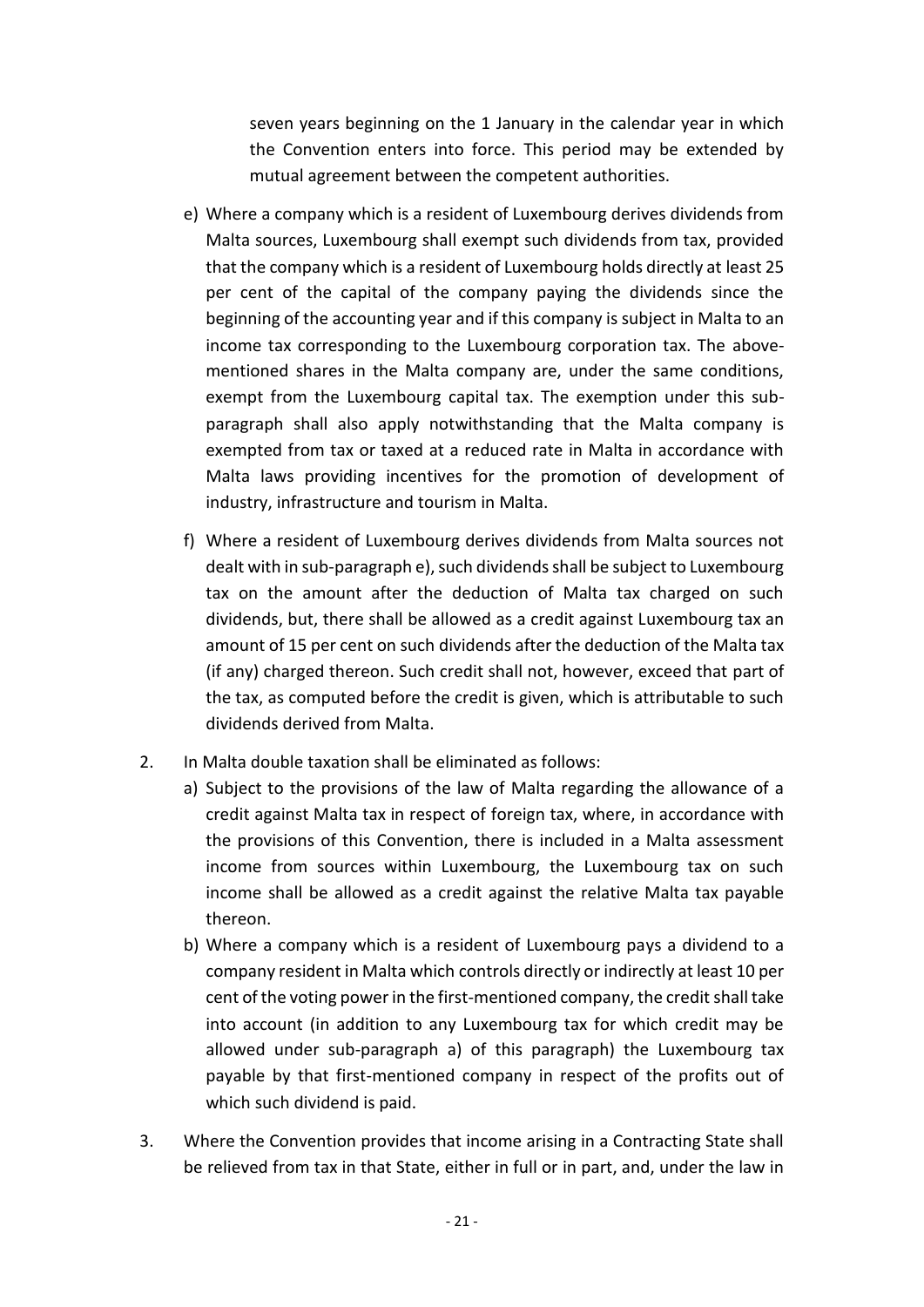force in the other Contracting State, such income is subject to tax by reference to the amount thereof which is remitted to or received in that other State and not by reference to the full amount thereof, then the relief to be allowed in the first-mentioned State shall apply only to so much of the income as is remitted to or received in the other State.

#### **Article 24**

#### **Non-discrimination**

- 1. Nationals of a Contracting State shall not be subjected in the other Contracting State to any taxation or any requirement connected therewith, which is other or more burdensome than the taxation and connected requirements to which nationals of that other State in the same circumstances are or may be subjected. This provision shall, notwithstanding the provisions of Article 1, also apply to persons who are not residents of one or both of the Contracting States.
- 2. The taxation on a permanent establishment which an enterprise of a Contracting State has in the other Contracting State shall not be less favourably levied in that other State than the taxation levied on enterprises of that other State carrying on the same activities.
- 3. Except where the provisions of paragraph 1 of Article 9, paragraph 4 of Article 11, or paragraph 6 of Article 12, apply, interest, royalties and other disbursements paid by an enterprise of a Contracting State to a resident of the other Contracting State shall, for the purpose of determining the taxable profits of such enterprise, be deductible under the same conditions as if they had been paid to a resident of the first-mentioned State. Similarly, any debts of an enterprise of a Contracting State to a resident of the other Contracting State shall, for the purpose of determining the taxable capital of such enterprise, be deductible under the same conditions as if they had been contracted to a resident of the first-mentioned State.
- 4. Enterprises of a Contracting State, the capital of which is wholly or partly owned or controlled, directly or indirectly, by one or more residents of the other Contracting State, shall not be subjected in the first-mentioned State to any taxation or any requirement connected therewith which is other or more burdensome than the taxation and connected requirements to which other similar enterprises of the first-mentioned State are or may be subjected.
- 5. Nothing in this Article shall be construed as obliging a Contracting State to grant to individuals who are resident of the other Contracting State any personal allowances, reliefs and reductions for tax purposes on account of civil status, family responsibilities or any other personal circumstances which it grants to its own residents.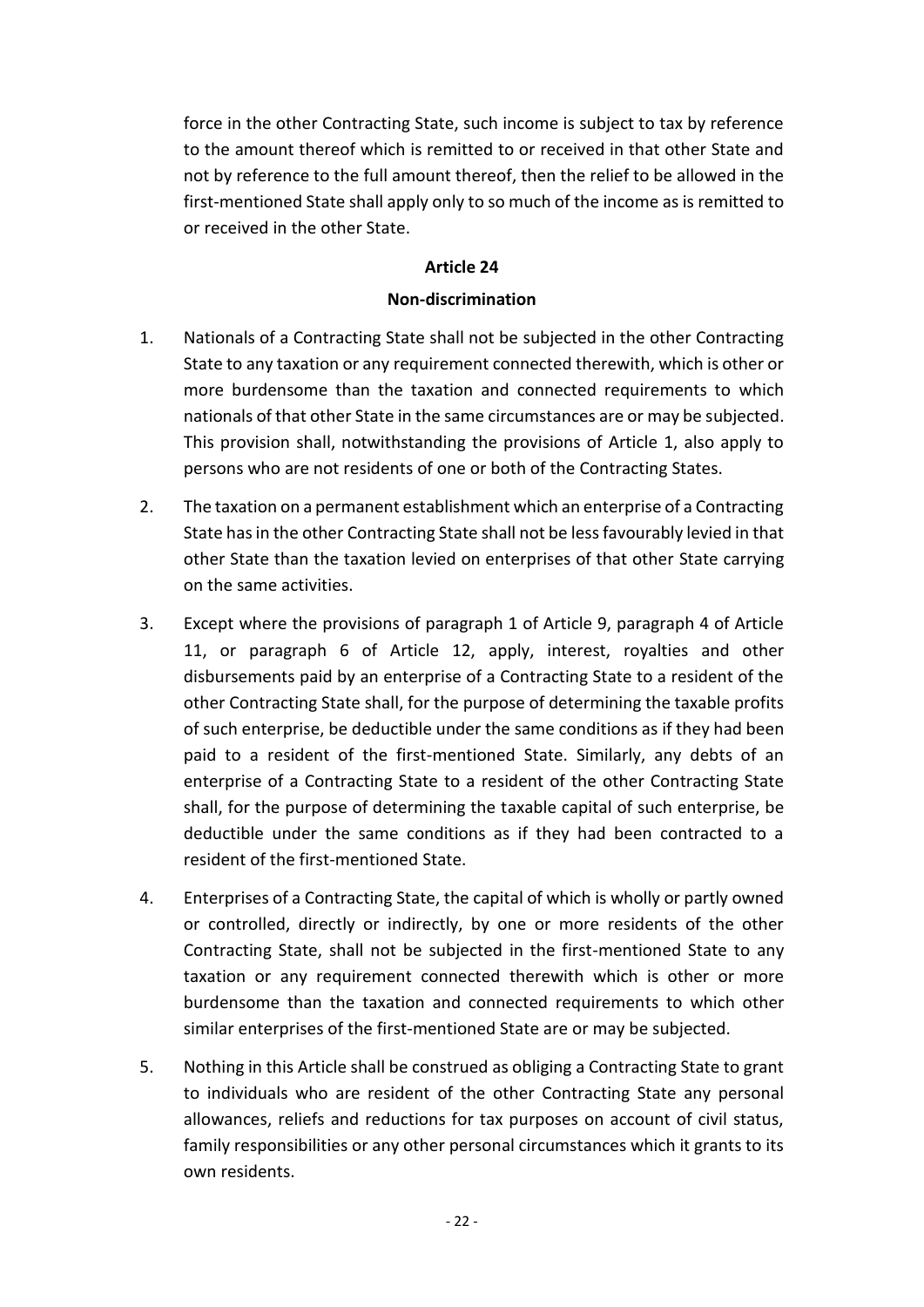6. The provisions of this Article shall, notwithstanding the provisions of Article 2, apply to taxes of every kind and description.

#### **Article 25**

#### **Mutual agreement procedure**

1. **[The first sentence of paragraph 1 of Article 25 of this Convention is replaced by the first sentence of paragraph 1 of Article 16 of the MLI]** [Where a person considers that the actions of one or both of the Contracting States result or will result for him in taxation not in accordance with the provisions of this Convention, he may, irrespective of the remedies provided by the domestic law of those States, present his case to the competent authority of the Contracting State of which he is a resident or, if his case comes under paragraph 1 of Article 24, to that of the Contracting State of which he is a national.]

*The following first sentence of paragraph 1 of Article 16 of the MLI replaces the first sentence of paragraph 1 of Article 25 of this Convention:<sup>1</sup>*

*ARTICLE 16 OF THE MLI – MUTUAL AGREEMENT PROCEDURE*

Where a person considers that the actions of one or both of the [*Contracting States*] result or will result for that person in taxation not in accordance with the provisions of [*this Convention*], that person may, irrespective of the remedies provided by the domestic law of those [*Contracting States*], present the case to the competent authority of either [*Contracting State*].

The case must be presented within three years from the first notification of the action resulting in taxation not in accordance with the provisions of the Convention.

- 2. The competent authority shall endeavour, if the objection appears to it to be justified and if it is not itself able to arrive at a satisfactory solution, to resolve the case by mutual agreement with the competent authority of the other Contracting State, with a view to the avoidance of taxation which is not in accordance with the Convention. Any agreement reached shall be implemented notwithstanding any time limits in the domestic law of the Contracting States.
- 3. The competent authorities of the Contracting States shall endeavour to resolve by mutual agreement any difficulties or doubts arising as to the interpretation or application of the Convention. They may also consult together for the elimination of double taxation in cases not provided for in the Convention.

1

 $^1$  In accordance with paragraph 4 of Article 35 of the MLI, Article 16 of the MLI has effect with respect to this Convention for a case presented to the competent authority of a Contracting State on or after 1 August 2019, except for cases that were not eligible to be presented as of that date under the Convention prior to its modification by the MLI, without regard to the taxable period to which the case relates.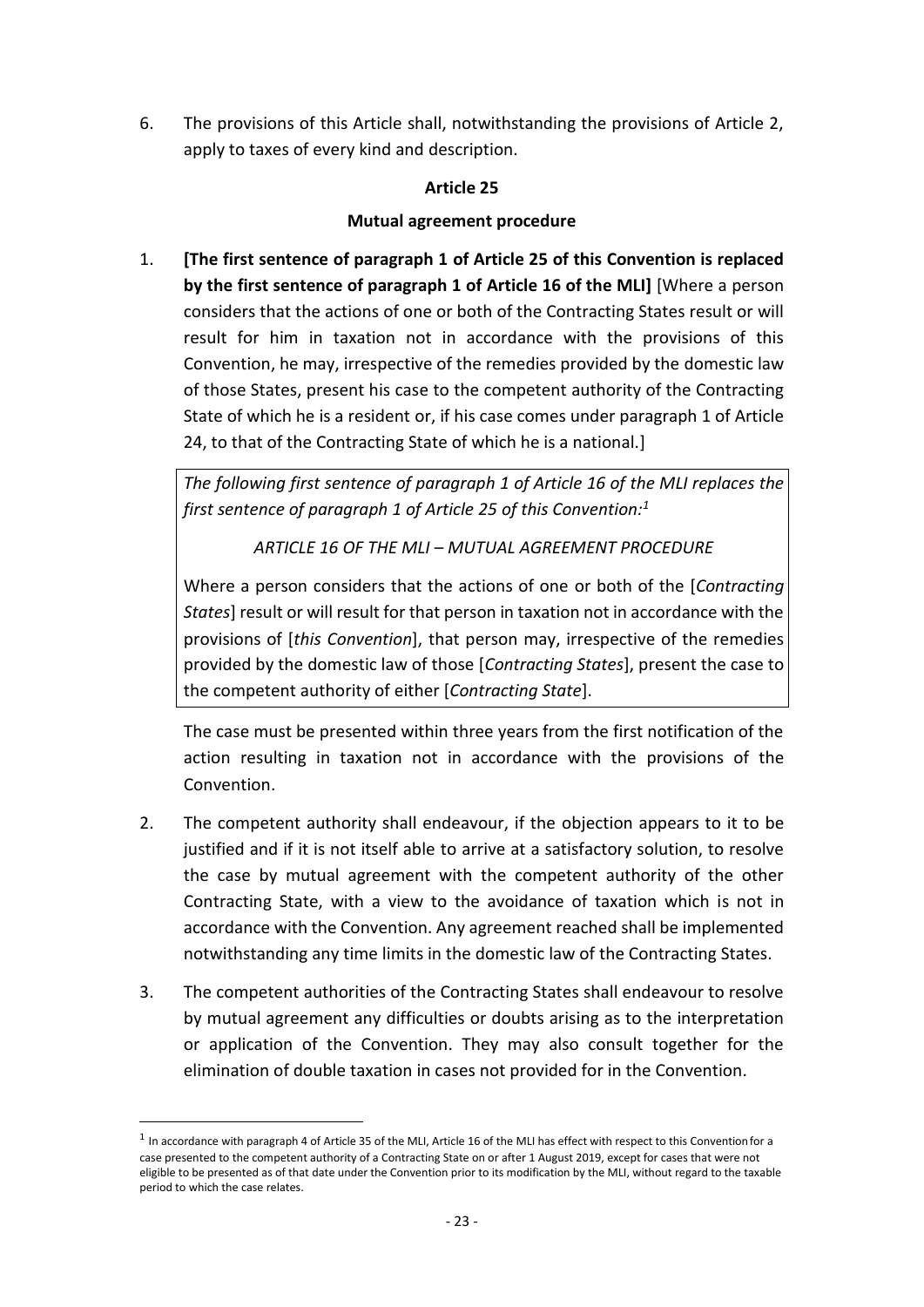4. The competent authorities of the Contracting States may communicate with each other directly for the purpose of reaching an agreement in the sense of the preceding paragraphs. When it seems advisable in order to reach agreement to have an oral exchange of opinions, such exchange may take place through a Commission consisting of representatives of the competent authorities of the Contracting States.

*The following Part VI of the MLI applies to this Convention:* 23

#### PART VI OF THE MLI (ARBITRATION)

*Article 19 (Mandatory Binding Arbitration) of the MLI*

1. Where:

1

- a) under [*paragraph 1 of Article 25 of this Convention*], a person has presented a case to the competent authority of a [*Contracting State*] on the basis that the actions of one or both of the [*Contracting States*] have resulted for that person in taxation not in accordance with the provisions of [*the Convention*]; and
- b) the competent authorities are unable to reach an agreement to resolve that case pursuant to [*paragraph 2 of Article 25 of the Convention*], within a period of two years beginning on the start date referred to in paragraph 8 or 9 [*of Article 19 of the MLI*], as the case may be (unless, prior to the expiration of that period the competent authorities of the [*Contracting States*] have agreed to a different time period with respect to that case and have notified the person who presented the case of such agreement),

any unresolved issues arising from the case shall, if the person so requests in writing, be submitted to arbitration in the manner described in [*Part VI of the MLI*], according to any rules or procedures agreed upon by the competent authorities of the [*Contracting States*] pursuant to the provisions of [*paragraph 10 of Article 19 of the MLI*].

2. Where a competent authority has suspended the mutual agreement procedure referred to in paragraph 1 [*of Article 19 of the MLI*] because a case with respect to one or more of the same issues is pending before court or administrative tribunal, the period provided in subparagraph b) of paragraph 1 [*of Article 19 of the MLI*] will stop running until either a final decision has been

 $^2$  In accordance with paragraph 1 of Article 36 of the MLI, the provisions of Part VI (Arbitration) of the MLI have effect with respect to this Convention with respect to cases presented to the competent authority of a Contracting State on or after 1 August 2019.

 $3$  In accordance with paragraph 2 of Article 36 of the MLI, the provisions of Part VI (Arbitration) of the MLI apply to a case presented to the competent authority of a Contracting State prior to 1 August 2019 only to the extent that the competent authorities of both *Contracting States* agree that it will apply to that specific case.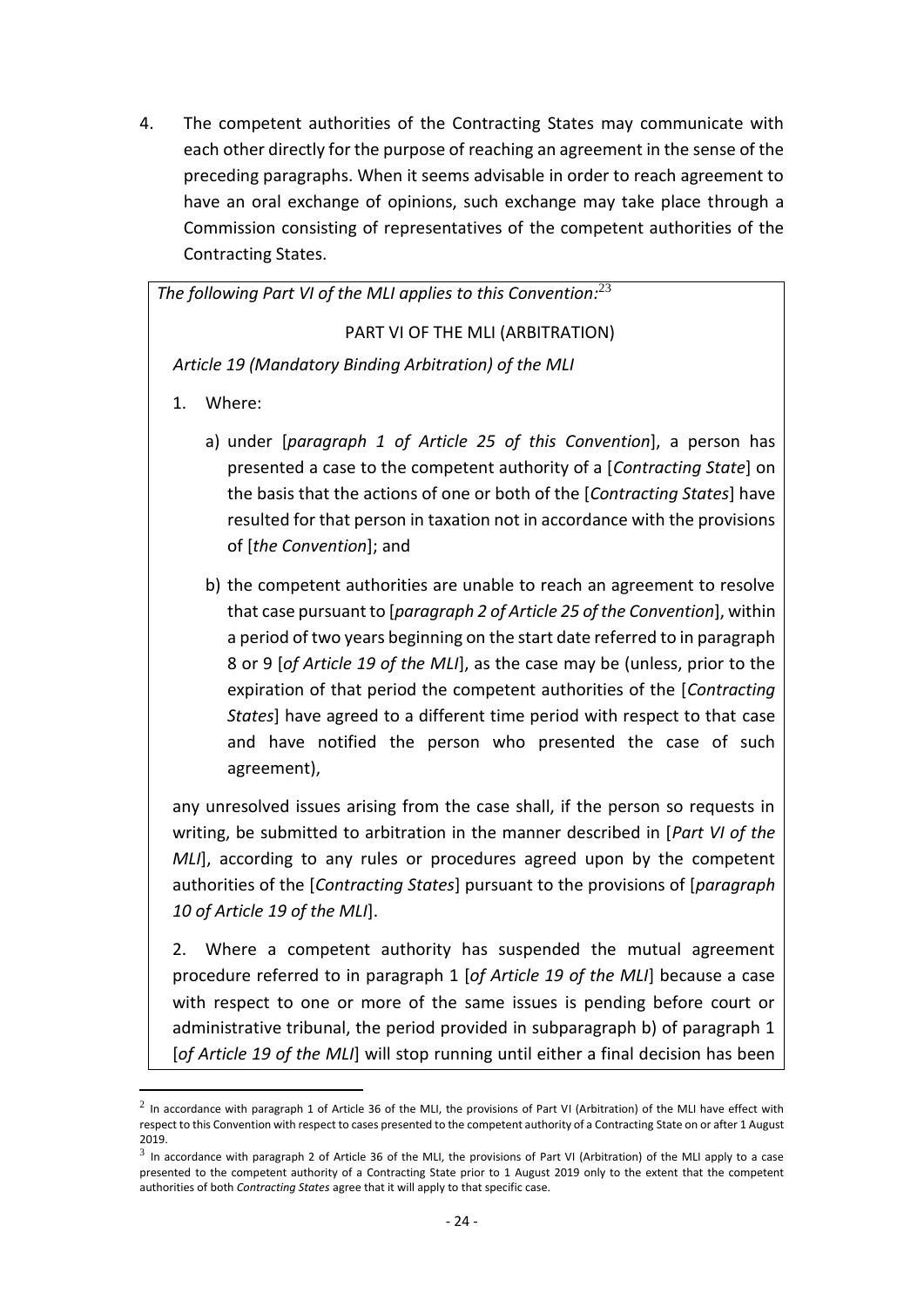rendered by the court or administrative tribunal or the case has been suspended or withdrawn. In addition, where a person who presented a case and a competent authority have agreed to suspend the mutual agreement procedure, the period provided in subparagraph b) of paragraph 1 [*of Article 19 of the MLI*] will stop running until the suspension has been lifted.

3. Where both competent authorities agree that a person directly affected by the case has failed to provide in a timely manner any additional material information requested by either competent authority after the start of the period provided in subparagraph b) of paragraph 1 [*of Article 19 of the MLI*], the period provided in subparagraph b) of paragraph 1 [*of Article 19 of the MLI*] shall be extended for an amount of time equal to the period beginning on the date by which the information was requested and ending on the date on which that information was provided.

- 4. a) The arbitration decision with respect to the issues submitted to arbitration shall be implemented through the mutual agreement concerning the case referred to in paragraph 1 [*of Article 19 of the MLI*]. The arbitration decision shall be final.
	- b) The arbitration decision shall be binding on both [*Contracting States*] except in the following cases:
		- i) if a person directly affected by the case does not accept the mutual agreement that implements the arbitration decision. In such a case, the case shall not be eligible for any further consideration by the competent authorities. The mutual agreement that implements the arbitration decision on the case shall be considered not to be accepted by a person directly affected by the case if any person directly affected by the case does not, within 60 days after the date on which notification of the mutual agreement is sent to the person, withdraw all issues resolved in the mutual agreement implementing the arbitration decision from consideration by any court or administrative tribunal or otherwise terminate any pending court or administrative proceedings with respect to such issues in a manner consistent with that mutual agreement.
		- ii) if a final decision of the courts of one of the [*Contracting States*] holds that the arbitration decision is invalid. In such a case, the request for arbitration under paragraph 1 [*of Article 19 of the MLI*] shall be considered not to have been made, and the arbitration process shall be considered not to have taken place (except for the purposes of Articles 21 (Confidentiality of Arbitration Proceedings)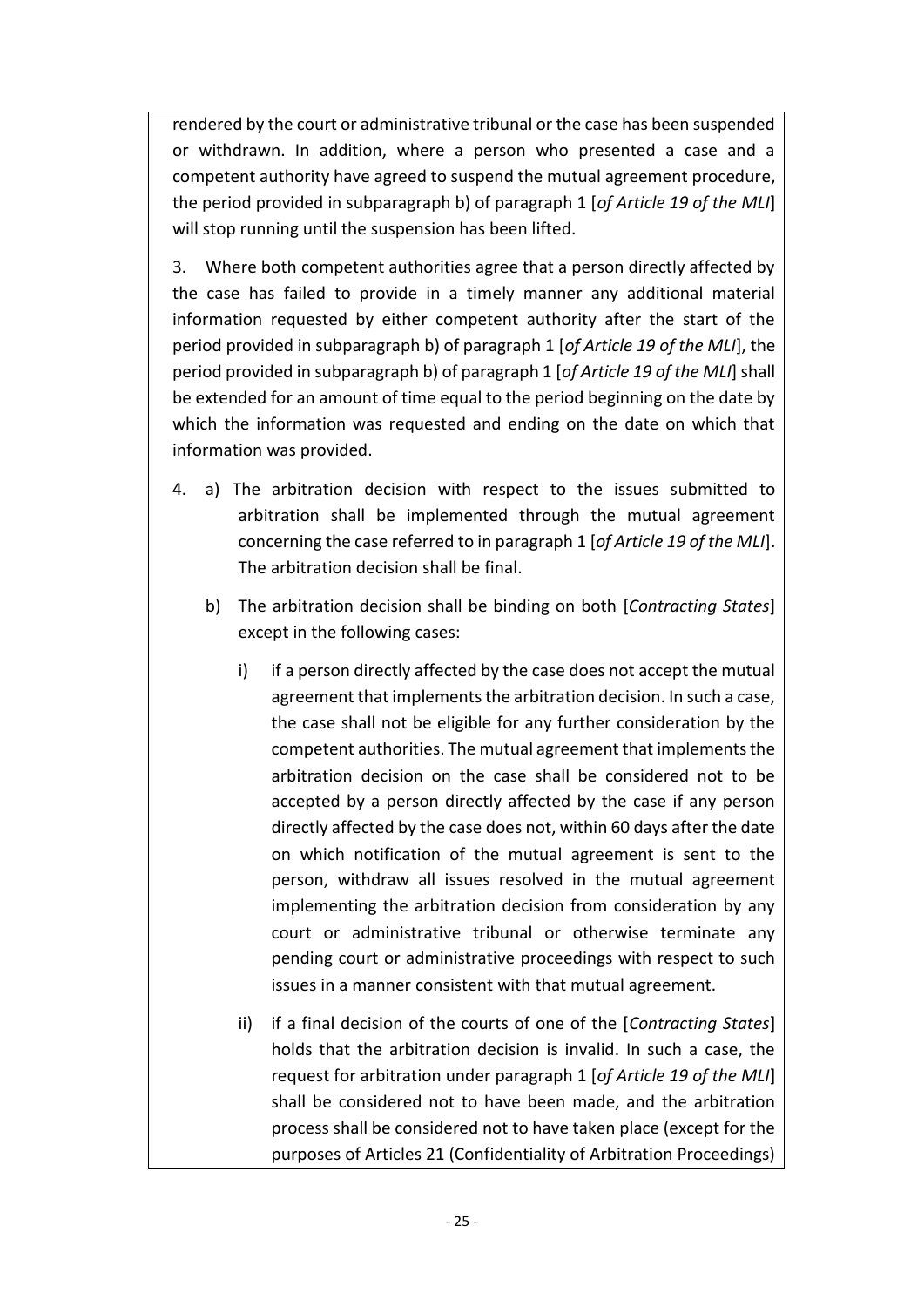and 25 (Costs of Arbitration Proceedings) [*of the MLI*]). In such a case, a new request for arbitration may be made unless the competent authorities agree that such a new request should not be permitted.

iii) if a person directly affected by the case pursues litigation on the issues which were resolved in the mutual agreement implementing the arbitration decision in any court or administrative tribunal.

5. The competent authority that received the initial request for a mutual agreement procedure as described in subparagraph a) of paragraph 1 [*of Article 19 of the MLI*] shall, within two calendar months of receiving the request:

- a) send a notification to the person who presented the case that it has received the request; and
- b) send a notification of that request, along with a copy of the request, to the competent authority of the other [*Contracting State*].

6. Within three calendar months after a competent authority receives the request for a mutual agreement procedure (or a copy thereof from the competent authority of the other [*Contracting State*]) it shall either:

- a) notify the person who has presented the case and the other competent authority that it has received the information necessary to undertake substantive consideration of the case; or
- b) request additional information from that person for that purpose.

7. Where pursuant to subparagraph b) of paragraph 6 [*of Article 19 of the MLI*], one or both of the competent authorities have requested from the person who presented the case additional information necessary to undertake substantive consideration of the case, the competent authority that requested the additional information shall, within three calendar months of receiving the additional information from that person, notify that person and the other competent authority either:

- a) that it has received the requested information; or
- b) that some of the requested information is still missing.

8. Where neither competent authority has requested additional information pursuant to subparagraph b) of paragraph 6 [*of Article 19 of the MLI*], the start date referred to in paragraph 1 [*of Article 19 of the MLI*] shall be the earlier of: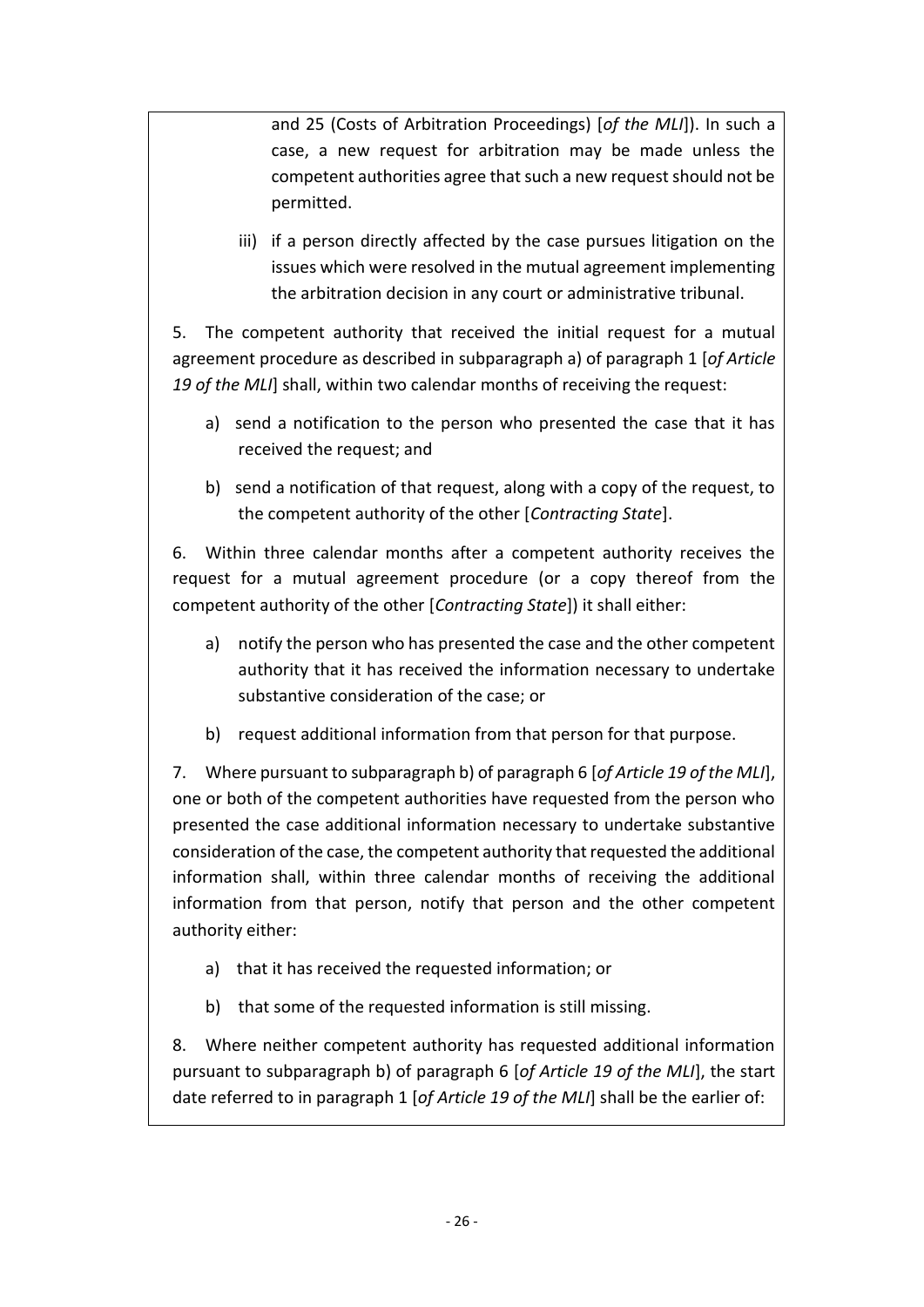- a) the date on which both competent authorities have notified the person who presented the case pursuant to subparagraph a) of paragraph 6 [*of Article 19 of the MLI*]; and
- b) the date that is three calendar months after the notification to the competent authority of the other [*Contracting State*] pursuant to subparagraph b) of paragraph 5 [*of Article 19 of the MLI*].

9. Where additional information has been requested pursuant to subparagraph b) of paragraph 6 [*of Article 19 of the MLI*], the start date referred to in paragraph 1 [*of Article 19 of the MLI*] shall be the earlier of:

- a) the latest date on which the competent authorities that requested additional information have notified the person who presented the case and the other competent authority pursuant to subparagraph a) of paragraph 7 [*of Article 19 of the MLI*]; and
- b) the date that is three calendar months after both competent authorities have received all information requested by either competent authority from the person who presented the case.

If, however, one or both of the competent authorities send the notification referred to in subparagraph b) of paragraph 7 [*of Article 19 of the MLI*], such notification shall be treated as a request for additional information under subparagraph b) of paragraph 6 [*of Article 19 of the MLI*].

10. The competent authorities of the [*Contracting States*] shall by mutual agreement pursuant to [*Article 25 of the Convention*] settle the mode of application of the provisions contained in [*Part VI of the MLI*], including the minimum information necessary for each competent authority to undertake substantive consideration of the case. Such an agreement shall be concluded before the date on which unresolved issues in a case are first eligible to be submitted to arbitration and may be modified from time to time thereafter.

12. Notwithstanding the other provisions of [*Article 19 of the MLI*],

- a) any unresolved issue arising from a mutual agreement procedure case otherwise within the scope of the arbitration process provided for by [*the MLI*] shall not be submitted to arbitration, if a decision on this issue has already been rendered by a court or administrative tribunal of either [*Contracting State*];
- b) if, at any time after a request for arbitration has been made and before the arbitration panel has delivered its decision to the competent authorities of the [*Contracting States*], a decision concerning the issue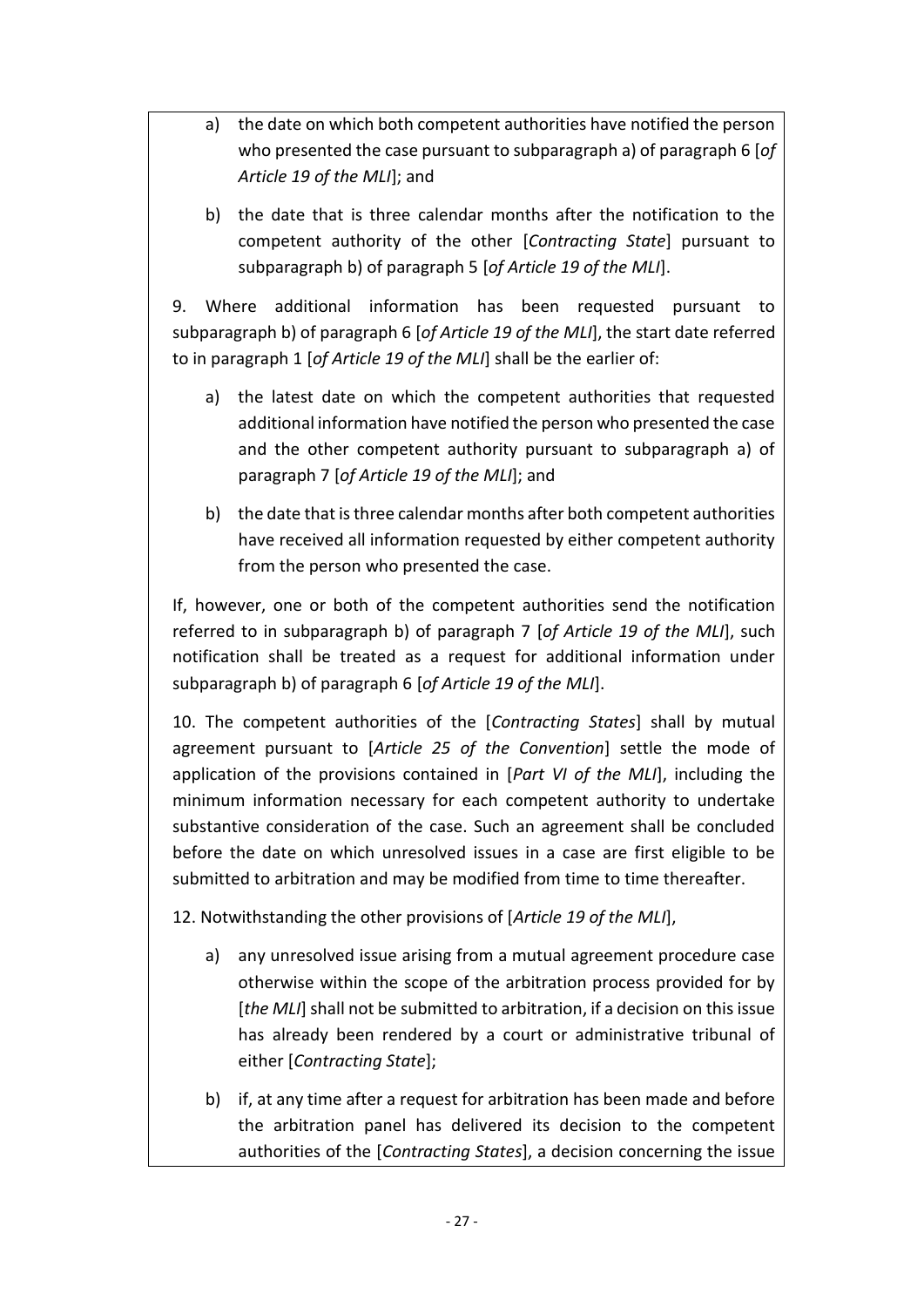is rendered by a court or administrative tribunal of one of the [*Contracting States*], the arbitration process shall terminate.

# *Article 20 (Appointment of Arbitrators) of the MLI*

1. Except to the extent that the competent authorities of the [*Contracting States*] mutually agree on different rules, paragraphs 2 through 4 [*of Article 20 of the MLI*] shall apply for the purposes of [*Part VI of the MLI*].

2. The following rules shall govern the appointment of the members of an arbitration panel:

- a) The arbitration panel shall consist of three individual members with expertise or experience in international tax matters.
- b) Each competent authority shall appoint one panel member within 60 days of the date of the request for arbitration under paragraph 1 of Article 19 [*of the MLI*]. The two panel members so appointed shall, within 60 days of the latter of their appointments, appoint a third member who shall serve as Chair of the arbitration panel. The Chair shall not be a national or resident of either [*Contracting State*].
- c) Each member appointed to the arbitration panel must be impartial and independent of the competent authorities, tax administrations, and ministries of finance of the [*Contracting States*] and of all persons directly affected by the case (as well as their advisors) at the time of accepting an appointment, maintain his or her impartiality and independence throughout the proceedings, and avoid any conduct for a reasonable period of time thereafter which may damage the appearance of impartiality and independence of the arbitrators with respect to the proceedings.

3. In the event that the competent authority of a [*Contracting State*] fails to appoint a member of the arbitration panel in the manner and within the time periods specified in paragraph 2 [*of Article 20 of the MLI*] or agreed to by the competent authorities of the [*Contracting States*], a member shall be appointed on behalf of that competent authority by the highest ranking official of the Centre for Tax Policy and Administration of the Organisation for Economic Cooperation and Development that is not a national of either [*Contracting State*].

4. If the two initial members of the arbitration panel fail to appoint the Chair in the manner and within the time periods specified in paragraph 2 [*of Article 20 of the MLI*] or agreed to by the competent authorities of the [*Contracting States*], the Chair shall be appointed by the highest ranking official of the Centre for Tax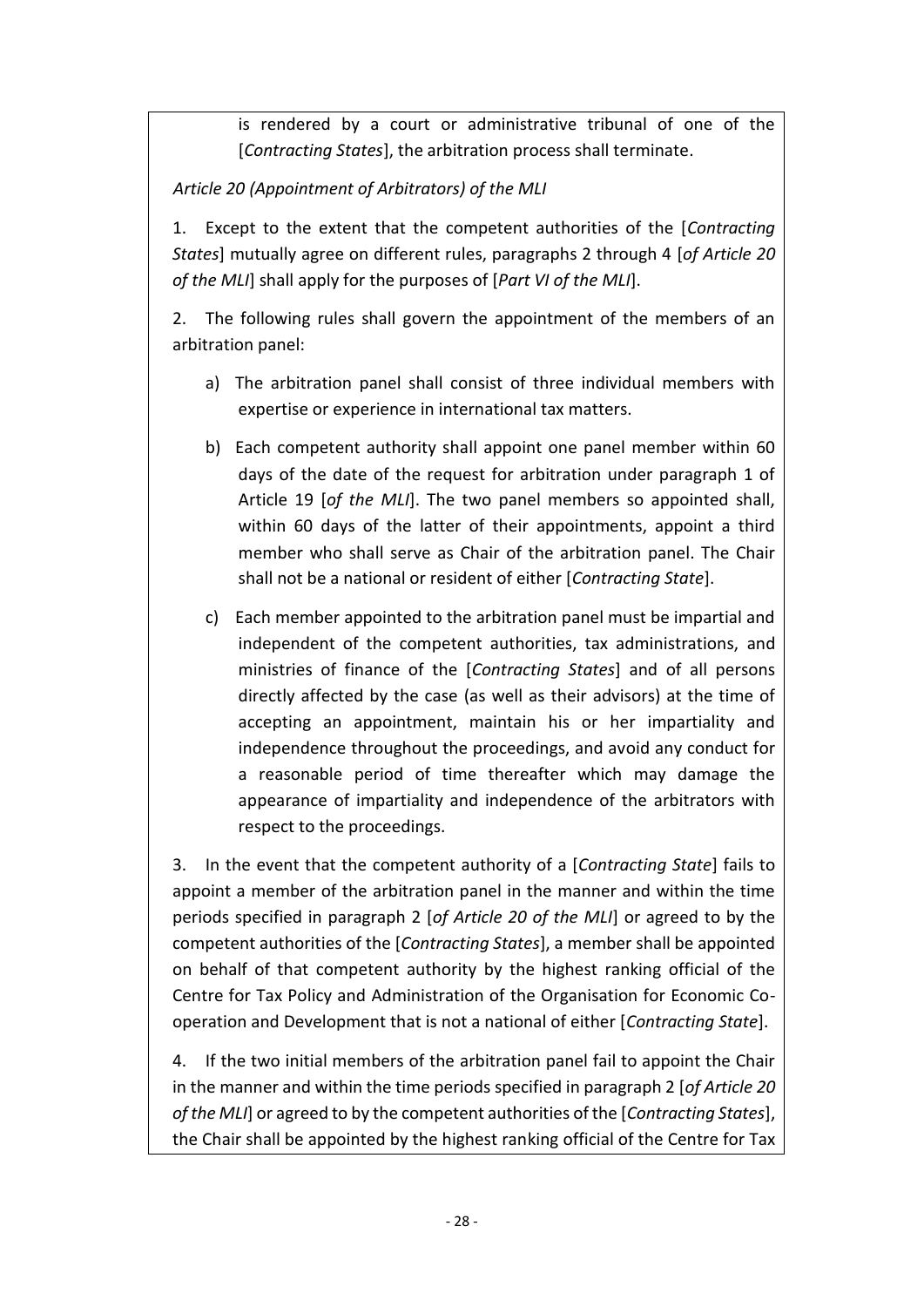Policy and Administration of the Organisation for Economic Co-operation and Development that is not a national of either [*Contracting State*].

# *Article 21 (Confidentiality of Arbitration Proceedings) of the MLI*

1. Solely for the purposes of the application of the provisions of [*Part VI of the MLI*] and of the provisions of [*the Convention*] and of the domestic laws of the [*Contracting States*] related to the exchange of information, confidentiality, and administrative assistance, members of the arbitration panel and a maximum of three staff per member (and prospective arbitrators solely to the extent necessary to verify their ability to fulfil the requirements of arbitrators) shall be considered to be persons or authorities to whom information may be disclosed. Information received by the arbitration panel or prospective arbitrators and information that the competent authorities receive from the arbitration panel shall be considered information that is exchanged under the provisions of [*the Convention*] related to the exchange of information and administrative assistance.

2. The competent authorities of the [*Contracting States*] shall ensure that members of the arbitration panel and their staff agree in writing, prior to their acting in an arbitration proceeding, to treat any information relating to the arbitration proceeding consistently with the confidentiality and nondisclosure obligations described in the provisions of [*the Convention*] related to exchange of information and administrative assistance and under the applicable laws of the [*Contracting States*].

# *Article 22 (Resolution of a Case Prior to the Conclusion of the Arbitration) of the MLI*

For the purposes of [*Part VI of the MLI*] and the provisions of [*the Convention*] that provide for resolution of cases through mutual agreement, the mutual agreement procedure, as well as the arbitration proceeding, with respect to a case shall terminate if, at any time after a request for arbitration has been made and before the arbitration panel has delivered its decision to the competent authorities of the [*Contracting States*]:

- a) the competent authorities of the [*Contracting States*] reach a mutual agreement to resolve the case; or
- b) the person who presented the case withdraws the request for arbitration or the request for a mutual agreement procedure.

*Article 23 (Type of Arbitration Process) of the MLI*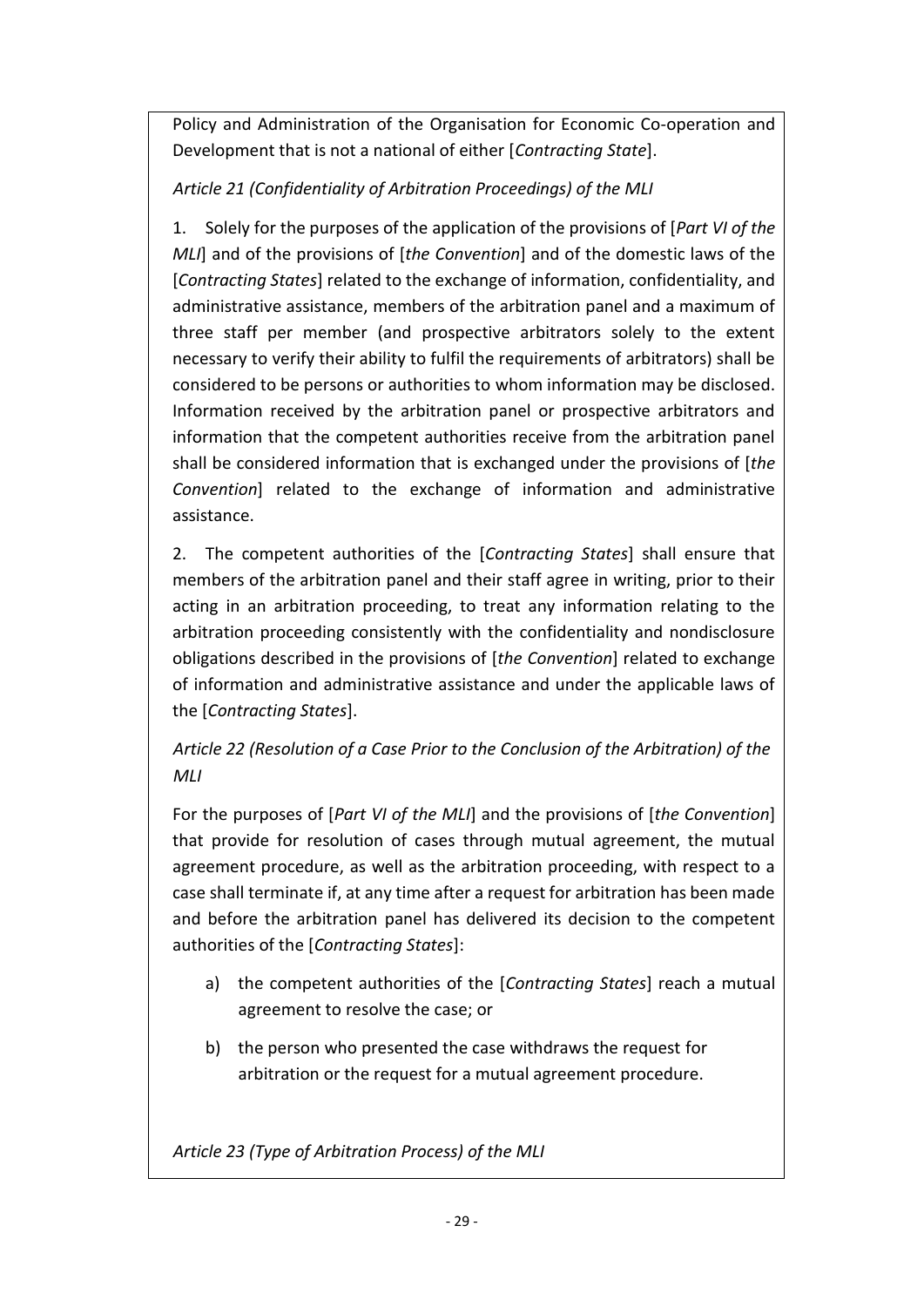#### *Independent opinion arbitration*

2. Except to the extent that the competent authorities of the [*Contracting States*] mutually agree on different rules, the following rules shall apply with respect to an arbitration proceeding:

- a) After a case is submitted to arbitration, the competent authority of each [*Contracting State*] shall provide any information that may be necessary for the arbitration decision to all panel members without undue delay. Unless the competent authorities of the [*Contracting States*] agree otherwise, any information that was not available to both competent authorities before the request for arbitration was received by both of them shall not be taken into account for purposes of the decision.
- b) The arbitration panel shall decide the issues submitted to arbitration in accordance with the applicable provisions of [*the Convention*] and, subject to these provisions, of those of the domestic laws of the [*Contracting States*]. The panel members shall also consider any other sources which the competent authorities of the [*Contracting States*] may by mutual agreement expressly identify.
- c) The arbitration decision shall be delivered to the competent authorities of the [*Contracting States*] in writing and shall indicate the sources of law relied upon and the reasoning which led to its result. The arbitration decision shall be adopted by a simple majority of the panel members. The arbitration decision shall have no precedential value.

5. Prior to the beginning of arbitration proceedings, the competent authorities of the [*Contracting States*] shall ensure that each person that presented the case and their advisors agree in writing not to disclose to any other person any information received during the course of the arbitration proceedings from either competent authority or the arbitration panel. The mutual agreement procedure under [*the Convention*], as well as the arbitration proceeding under [*Part IV of the MLI*], with respect to the case shall terminate if, at any time after a request for arbitration has been made and before the arbitration panel has delivered its decision to the competent authorities of the [*Contracting States*], a person that presented the case or one of that person's advisors materially breaches that agreement.

# *Paragraph 2 of Article 24 (Agreement on a Different Resolution) of the MLI*

2. Notwithstanding paragraph 4 of Article 19 [*of the MLI*], an arbitration decision pursuant to [*PartVI of the MLI*] shall not be binding on the [*Contracting States*] and shall not be implemented if the competent authorities of the [*Contracting States*] agree on a different resolution of all unresolved issues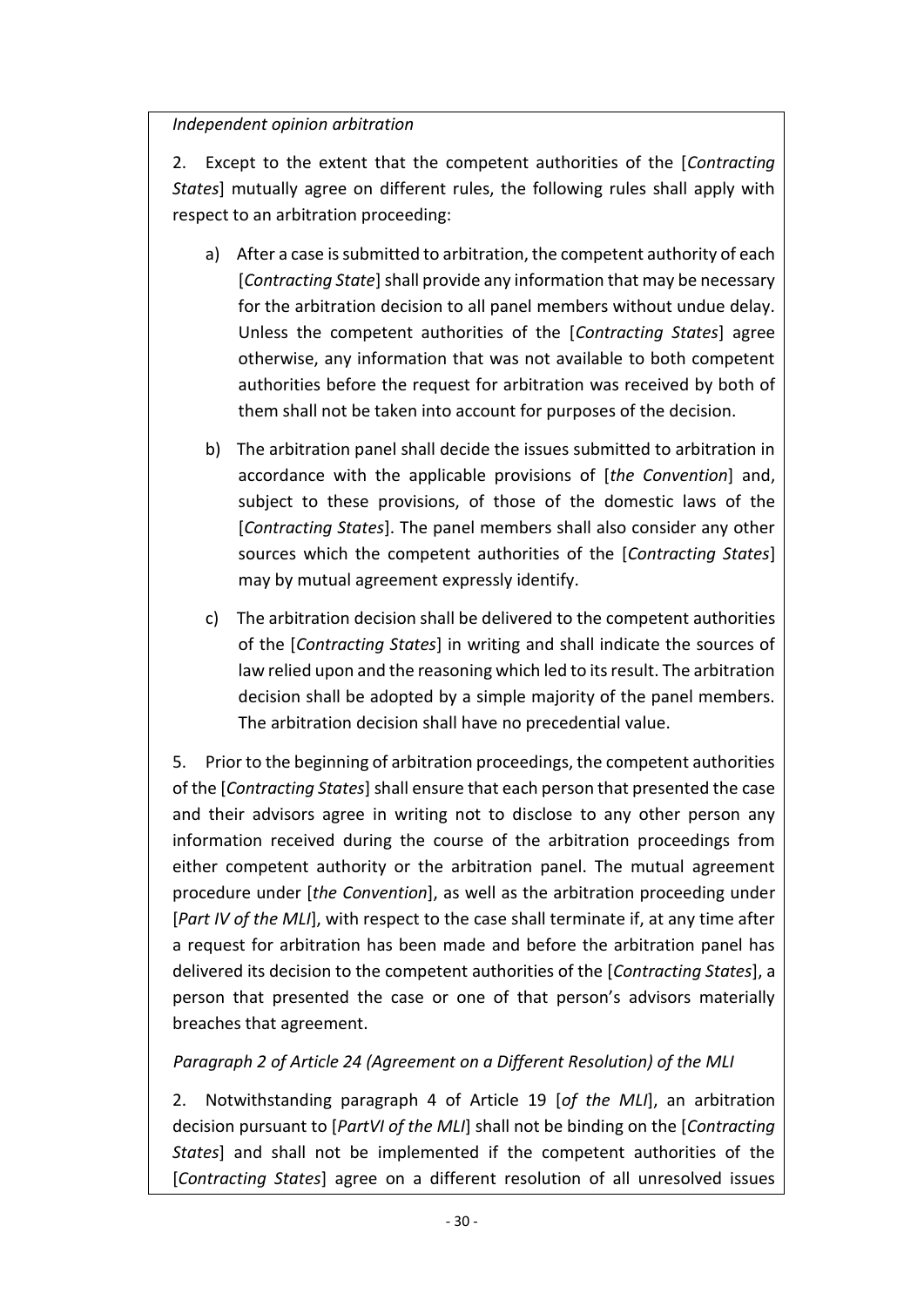within three calendar months after the arbitration decision has been delivered to them.

# *Article 25 (Costs of Arbitration Proceedings) of the MLI*

In an arbitration proceeding under [*Part VI of the MLI*], the fees and expenses of the members of the arbitration panel, as well as any costs incurred in connection with the arbitration proceedings by the [*Contracting States*], shall be borne by the [*Contracting States*] in a manner to be settled by mutual agreement between the competent authorities of the [*Contracting States*]. In the absence of such agreement, each [*Contracting State*] shall bear its own expenses and those of its appointed panel member. The cost of the chair of the arbitration panel and other expenses associated with the conduct of the arbitration proceedings shall be borne by the [*Contracting States*] in equal shares.

# *Paragraphs 2 and 3 of Article 26 (Compatibility) of the MLI*

2. Any unresolved issue arising from a mutual agreement procedure case otherwise within the scope of the arbitration process provided for in [*Part IV of the MLI*] shall not be submitted to arbitration if the issue falls within the scope of a case with respect to which an arbitration panel or similar body has previously been set up in accordance with a bilateral or multilateral convention that provides for mandatory binding arbitration of unresolved issues arising from a mutual agreement procedure case.

3. [*Nothing*] in [*Part IV of the MLI*] shall affect the fulfilment of wider obligations with respect to the arbitration of unresolved issues arising in the context of a mutual agreement procedure resulting from other conventions to which the [*Contracting States*] are or will become parties.

# *Subparagraph a) of paragraph 2 of Article 28 of the MLI*

*Pursuant to subparagraph a) of paragraph 2 of Article 28 of the MLI, Malta formulates the following reservations with respect to the scope of cases that shall be eligible for arbitration under the provisions of Part VI of the MLI:*

Where a reservation made by the other Contracting State to a Covered Tax Agreement pursuant to Article 28(2)(a) refers exclusively to its domestic law (including legislative provisions, case law, judicial doctrines and penalties), Malta reserves the right to exclude from the scope of Part VI those cases that would be excluded from the scope of Part VI if the other Contracting State's reservation were formulated with reference to any analogous provisions of Malta's domestic law or any subsequent provision s which replace, amend or update those provisions . The competent authority of Malta will consult with the competent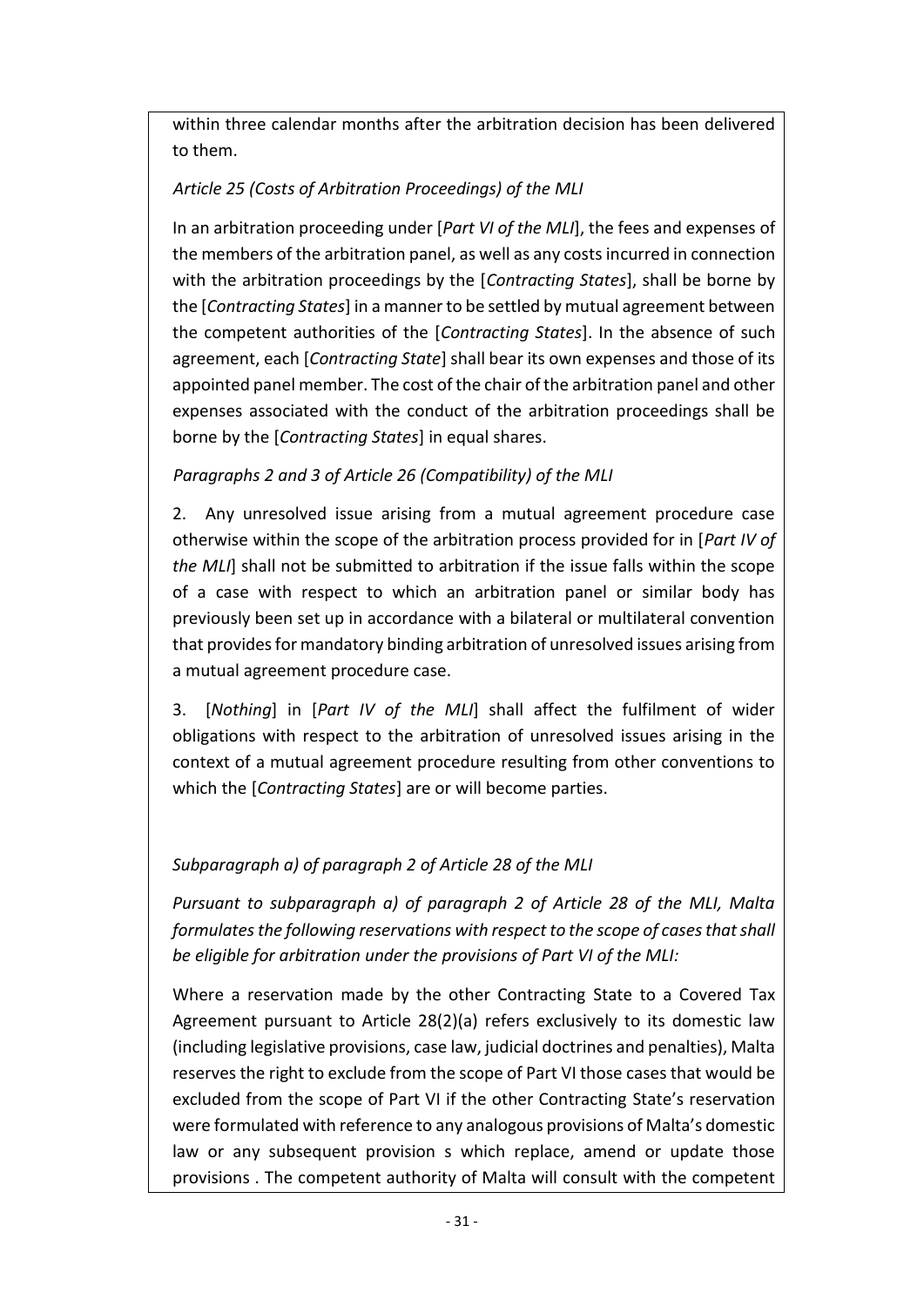authority of the other Contracting State in order to specify any such analogous provisions which exist in Malta's domestic law in the agreement concluded pursuant to Article 19 (10).

# **Article 26 Exchange of information**

- 1. The competent authorities of the Contracting States shall exchange such information as is foreseeably relevant for carrying out the provisions of this Convention or to the administration or enforcement of the domestic laws concerning taxes of every kind and description imposed on behalf of the Contracting States, or of their political subdivisions or local authorities, insofar as the taxation thereunder is not contrary to the Convention. The exchange of information is not restricted by Articles 1 and 2.
- 2. Any information received under paragraph 1 by a Contracting State shall be treated as secret in the same manner as information obtained under the domestic laws of that State and shall be disclosed only to persons or authorities (including courts and administrative bodies) concerned with the assessment or collection of, the enforcement or prosecution in respect of, the determination of appeals in relation to the taxes referred to in paragraph 1, or the oversight of the above. Such persons or authorities shall use the information only for such purposes. They may disclose the information in public court proceedings or in judicial decisions.
- 3. In no case shall the provisions of paragraphs 1 and 2 be construed so as to impose on a Contracting State the obligation:
	- a) to carry out administrative measures at variance with the laws and administrative practice of that or of the other Contracting State;
	- b) to supply information which is not obtainable under the laws or in the normal course of the administration of that or of the other Contracting State;
	- c) to supply information which would disclose any trade, business, industrial, commercial or professional secret or trade process, or information the disclosure of which would be contrary to public policy (ordre public).
- 4. If information is requested by a Contracting State in accordance with this Article, the other Contracting State shall use its information gathering measures to obtain the requested information, even though that other State may not need such information for its own tax purposes. The obligation contained in the preceding sentence is subject to the limitations of paragraph 3 but in no case shall such limitations be construed to permit a Contracting State to decline to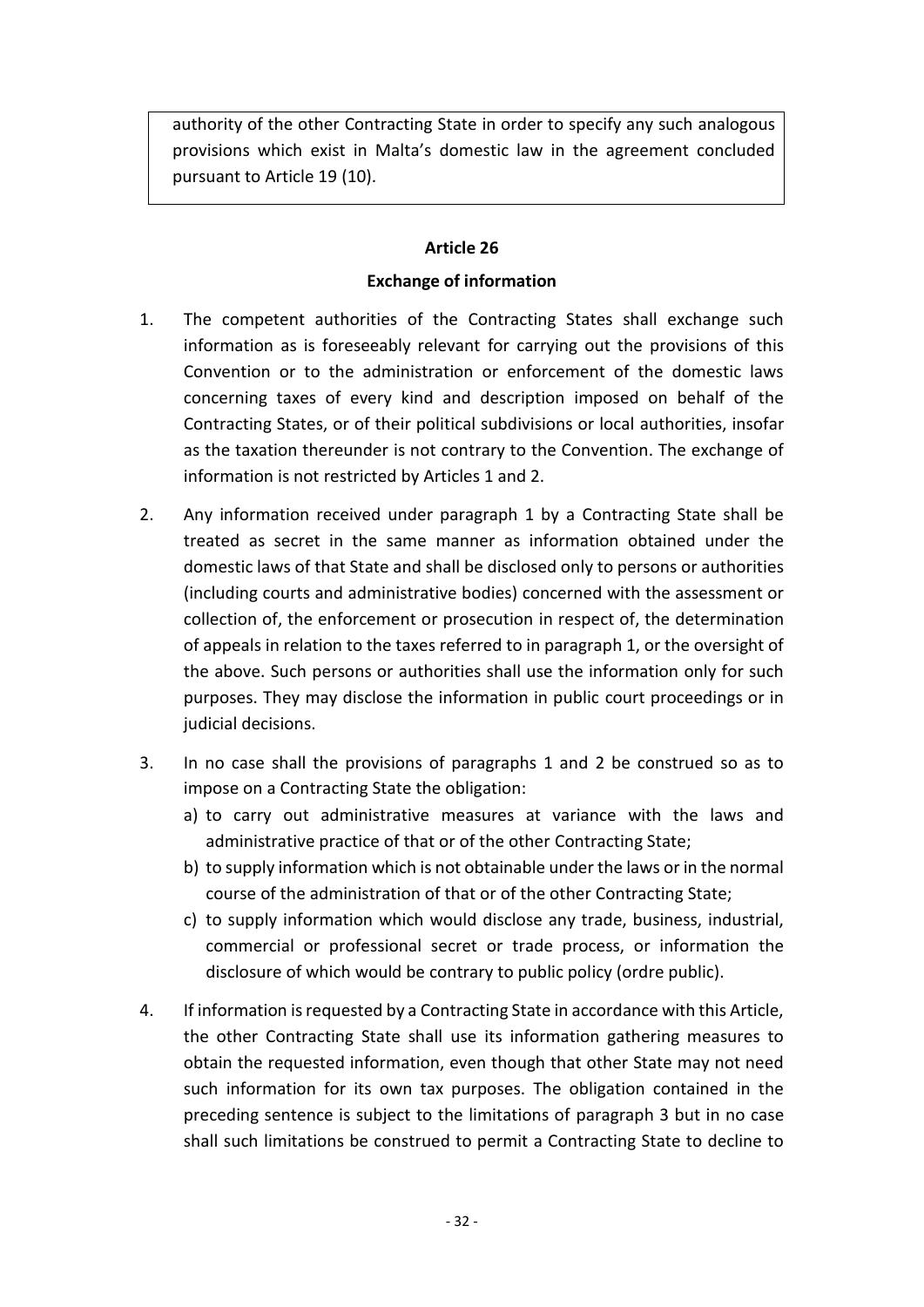supply information solely because it has no domestic interest in such information.

5. In no case shall the provisions of paragraph 3 be construed to permit a Contracting State to decline to supply information upon request solely because the information is held by a bank, other financial institution, nominee or person acting in an agency or a fiduciary capacity or because it relates to ownership interests in a person.

#### **Article 27**

### **Diplomatic agents and consular officers**

Nothing in this Convention shall affect the fiscal privileges of diplomatic agents or consular officers under the general rules of international law or under the provisions of special agreements.

*The following paragraph 1 of Article 7 of the MLI applies and supersedes the provisions of this Convention:*

> *ARTICLE 7 OF THE MLI – PREVENTION OF TREATY ABUSE* (*Principal purposes test provision)*

Notwithstanding any provisions of [*the Convention*], a benefit under [*the Convention*] shall not be granted in respect of an item of income or capital if it is reasonable to conclude, having regard to all relevant facts and circumstances, that obtaining that benefit was one of the principal purposes of any arrangement or transaction that resulted directly or indirectly in that benefit, unless it is established that granting that benefit in these circumstances would be in accordance with the object and purpose of the relevant provisions of [*the Convention*].

*The following paragraph 4 of Article 7 of the MLI applies to paragraph 1 of Article 7 of the MLI:*

Where a benefit under [*the Convention*] is denied to a person under [*paragraph 1 of Article 7 of the MLI*], the competent authority of the [*Contracting State*] that would otherwise have granted this benefit shall nevertheless treat that person as being entitled to this benefit, or to different benefits with respect to a specific item of income or capital, if such competent authority, upon request from that person and after consideration of the relevant facts and circumstances, determines that such benefits would have been granted to that person in the absence of the transaction or arrangement referred to in [*paragraph 1 of Article 7 of the MLI*]. The competent authority of the [*Contracting State*] to which a request has been made under this paragraph by a resident of the other [*Contracting State*] shall consult with the competent authority of that other [*Contracting State*] before rejecting the request.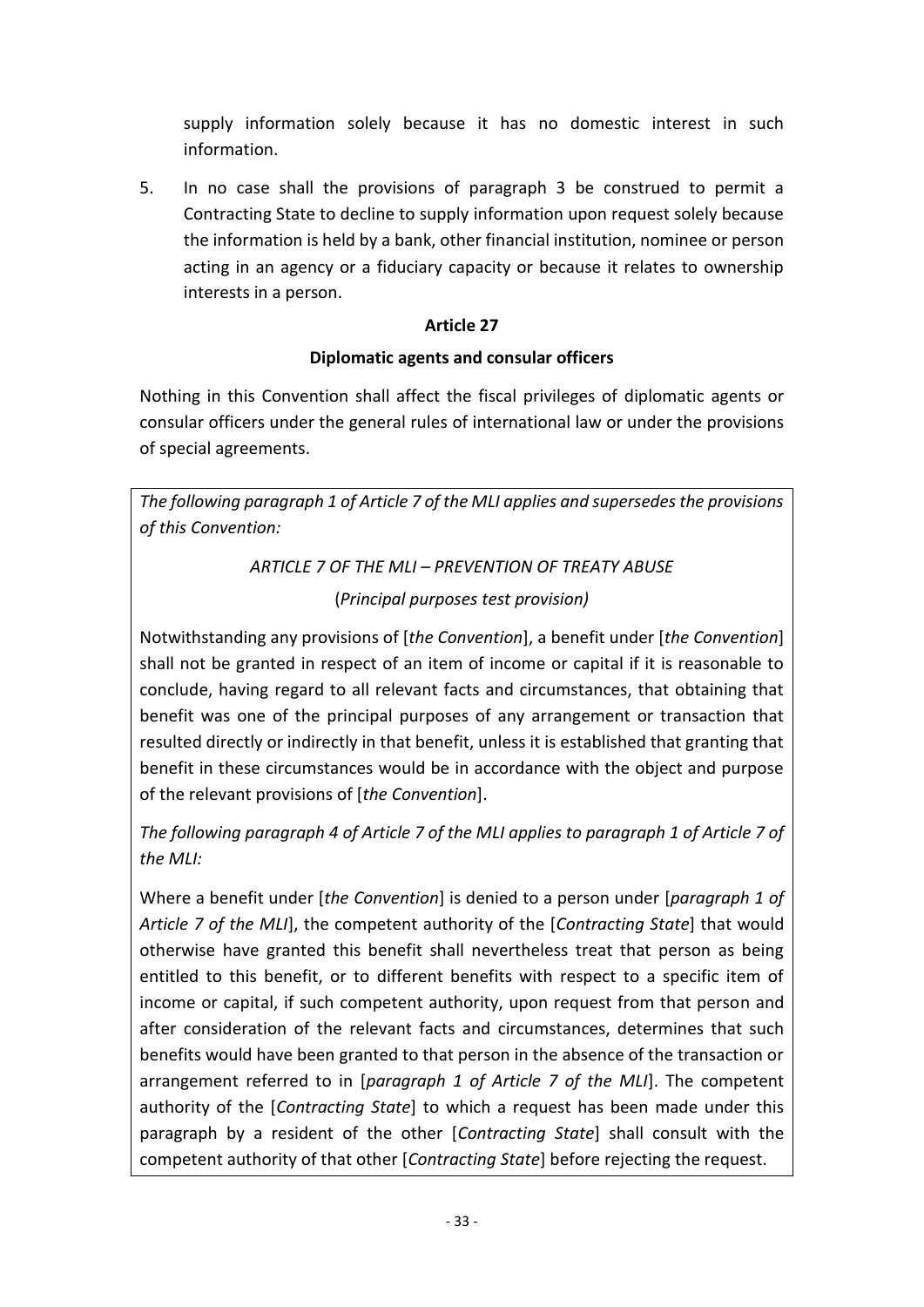#### **Exclusion of certain companies**

- 1. The provisions of this Convention shall not apply to companies enjoying a special fiscal treatment by virtue of the laws or the administrative practice of either one of the Contracting States. Neither shall they apply to income derived from such companies by a resident of the other Contracting State, nor to shares or other rights in such companies owned by such person.
- 2. The Governments of the Contracting States shall agree periodically which special fiscal treatment is meant under the provisions of paragraph 1 of this Article.

#### **Article 29**

#### **Entry into force**

- 1. The Governments of the Contracting States shall notify each other that the constitutional requirements for the entry into force of this Convention have been complied with.
- 2. The Convention shall enter into force thirty days after the date of the later of the notifications referred to in paragraph 1 and its provisions shall have effect:
	- a) in Luxembourg:
		- (i) in respect of taxes withheld at source, to income derived on or after 1 January in the calendar year in which the Convention enters into force:
		- (ii) in respect of other taxes on income and taxes on capital, to taxes chargeable for any taxable year beginning on or after 1 January in the calendar year in which the Convention enters into force;
	- b) in Malta:

in respect of taxes which are levied for any year of assessment beginning on or after 1 January in the calendar year immediately following the year in which the Convention enters into force.

#### **Article 30**

#### **Termination**

This Convention shall remain in force until terminated by a Contracting State. Either Contracting State may terminate the Convention, through diplomatic channels, by giving notice of termination at least six months before the end of any calendar year following after the period of five years from the date on which the Convention enters into force. In such event, the Convention shall cease to have effect:

- 1. in Luxembourg:
	- a) in respect of taxes withheld at source, to income derived on or after 1 January in the calendar year immediately following the year in which the notice is given;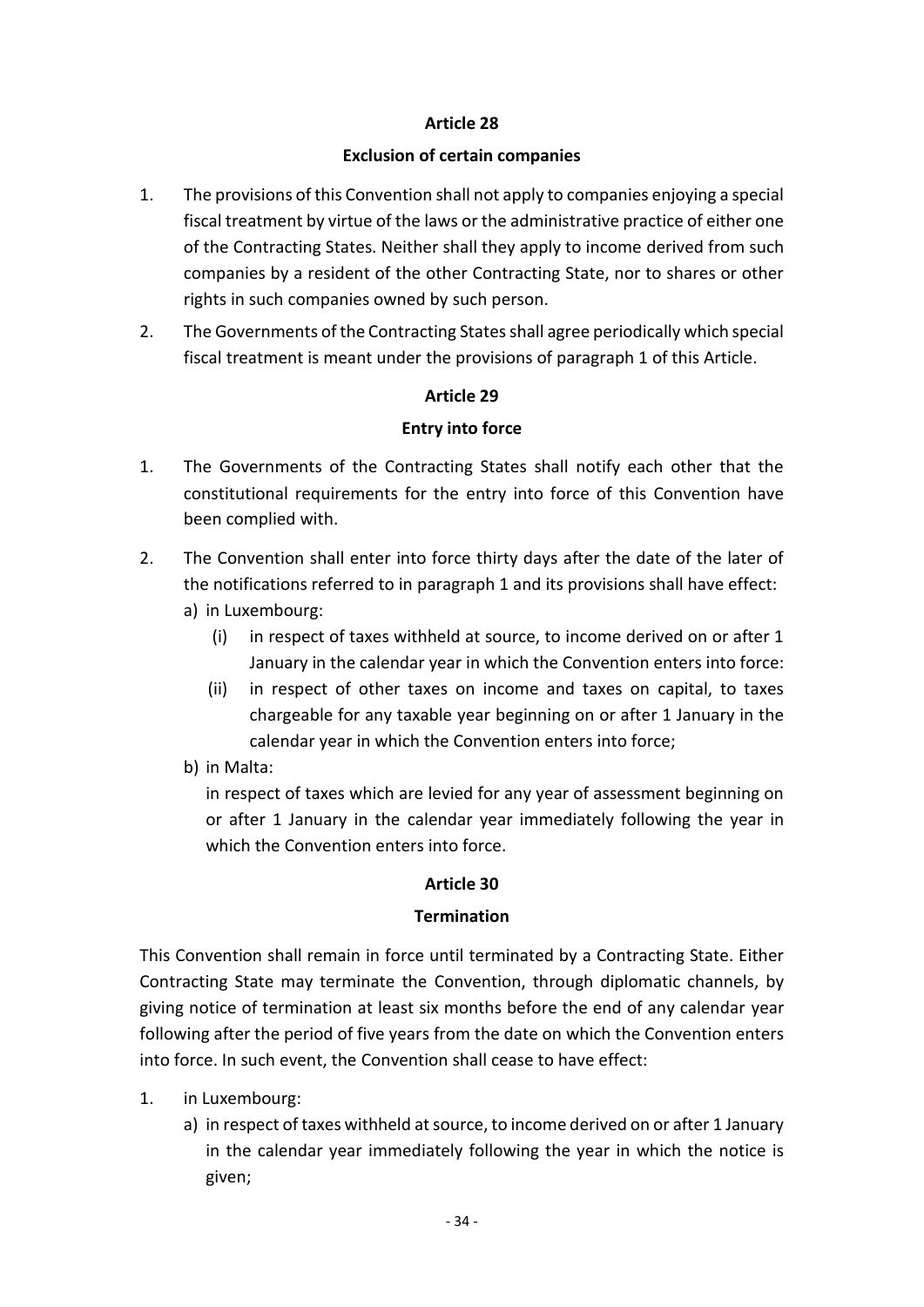b) in respect of other taxes on income and taxes on capital, to taxes chargeable for any taxable year beginning on or after 1 January in the calendar year immediately following the year in which the notice is given;

#### 2. in Malta:

in respect of taxes which are levied for the year of assessment beginning on or after 1 January of the second calendar year next following the year in which the notice is given.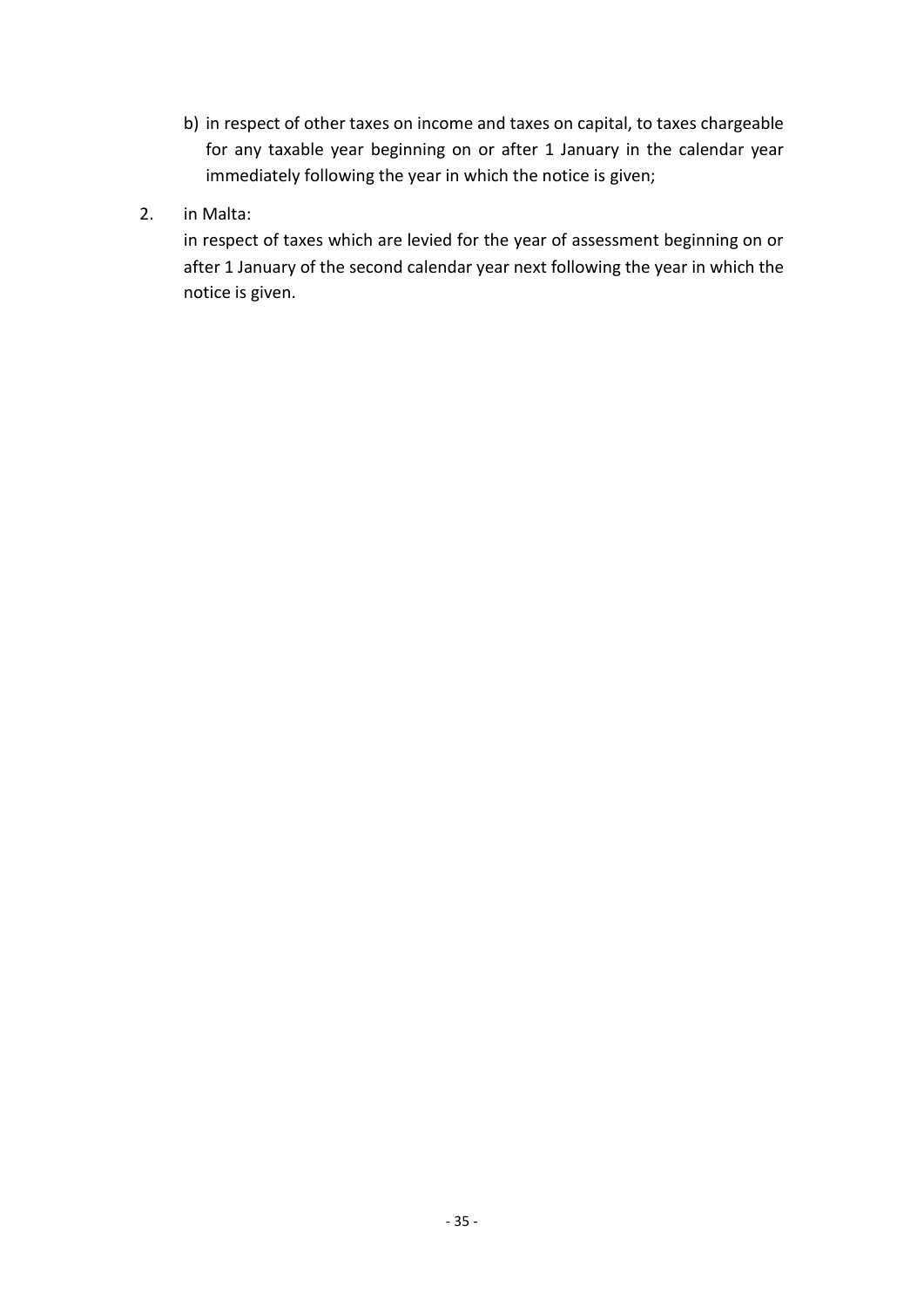His Excellency Brussels, the 30th November 2011

Mr Tonio Fenech

Minister of Finance of Malta

Excellency,

I have the honour to refer to the Convention between the Grand Duchy of Luxembourg and Malta for the avoidance of double taxation and the prevention of fiscal evasion with respect to taxes on income and on capital, signed at Luxembourg on 29 April 1994, (hereinafter referred to as "the Convention") and to propose on behalf of the Government of the Grand Duchy of Luxembourg the following understandings:

- 1. It is understood that the competent authority of the requested State shall provide upon request by the competent authority of the requesting State information for the purposes referred to in Article 26.
- 2. The competent authority of the applicant State shall provide the following information to the competent authority of the requested State when making a request for information under the Convention to demonstrate the foreseeable relevance of the information to the request:
	- a) the identity of the person under examination or investigation;
	- b) a statement of the information sought including its nature and the form in which the applicant State wishes to receive the information from the requested State;
	- c) the tax purpose for which the information is sought;
	- d) grounds for believing that the information requested is held in the requested State or is in the possession or control of a person within the jurisdiction of the requested State;
	- e) to the extent known, the name and address of any person believed to be in possession of the requested information;
	- f) a statement that the applicant State has pursued all means available in its own territory to obtain the information, except those that would give rise to disproportionate difficulties.

If the foregoing understandings meet with the approval of the Government of Malta, I have the further honour to propose that this Note and your affirmative Note in reply shall constitute an agreement between our Governments which shall become an integral part of the Convention on the date of entry into force of the Protocol.

Accept, Your Excellency, the expression of my highest consideration.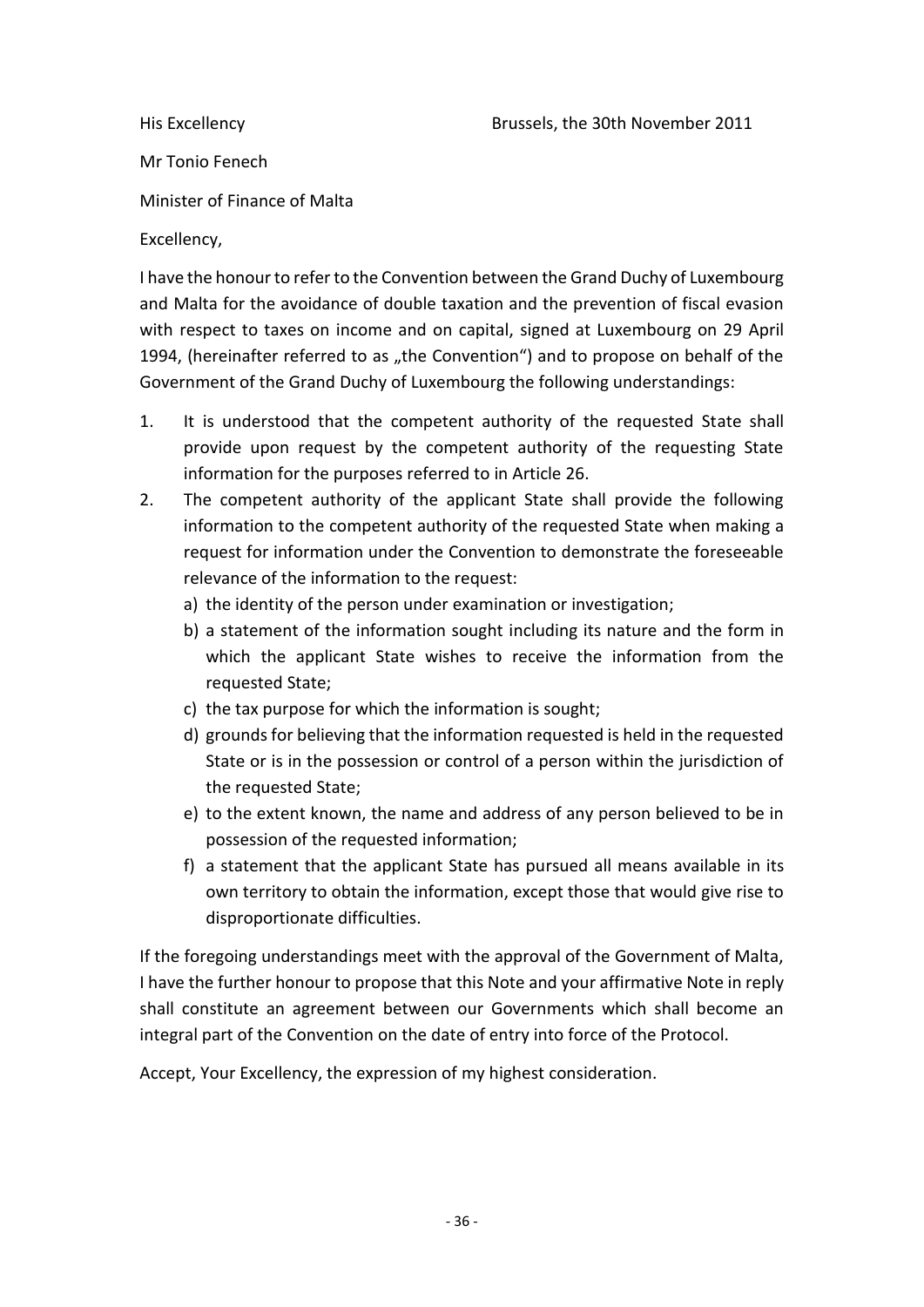Mr. Luc Frieden

Minister of Finance of the Grand Duchy of Luxembourg

Excellency,

I have the honour to acknowledge the receipt of Your Excellency's Note of today's date which reads as follows:

"I have the honour to refer to the Convention between the Grand Duchy of Luxembourg and Malta for the avoidance of double taxation and the prevention of fiscal evasion with respect to taxes on income and on capital, signed at Luxembourg on 29 April 1994, (hereinafter referred to as "the Convention") and to propose on behalf of the Government of the Grand Duchy of Luxembourg the following understandings:

- 1. It is understood that the competent authority of the requested State shall provide upon request by the competent authority of the requesting State information for the purposes referred to in Article 26.
- 2. The competent authority of the applicant State shall provide the following information to the competent authority of the requested State when making a request for information under the Convention to demonstrate the foreseeable relevance of the information to the request:
	- a) the identity of the person under examination or investigation;
	- b) a statement of the information sought including its nature and the form in which the applicant State wishes to receive the information from the requested State;
	- c) the tax purpose for which the information is sought;
	- d) grounds for believing that the information requested is held in the requested State or is in the possession or control of a person within the jurisdiction of the requested State;
	- e) to the extent known, the name and address of any person believed to be in possession of the requested information;
	- f) a statement that the applicant State has pursued all means available in its own territory to obtain the information, except those that would give rise to disproportionate difficulties.

If the foregoing understandings meet with the approval of the Government of Malta, I have the further honour to propose that this Note and your affirmative Note in reply shall constitute an agreement between our Governments which shall become an integral part of the Convention on the date of entry into force of the Protocol."